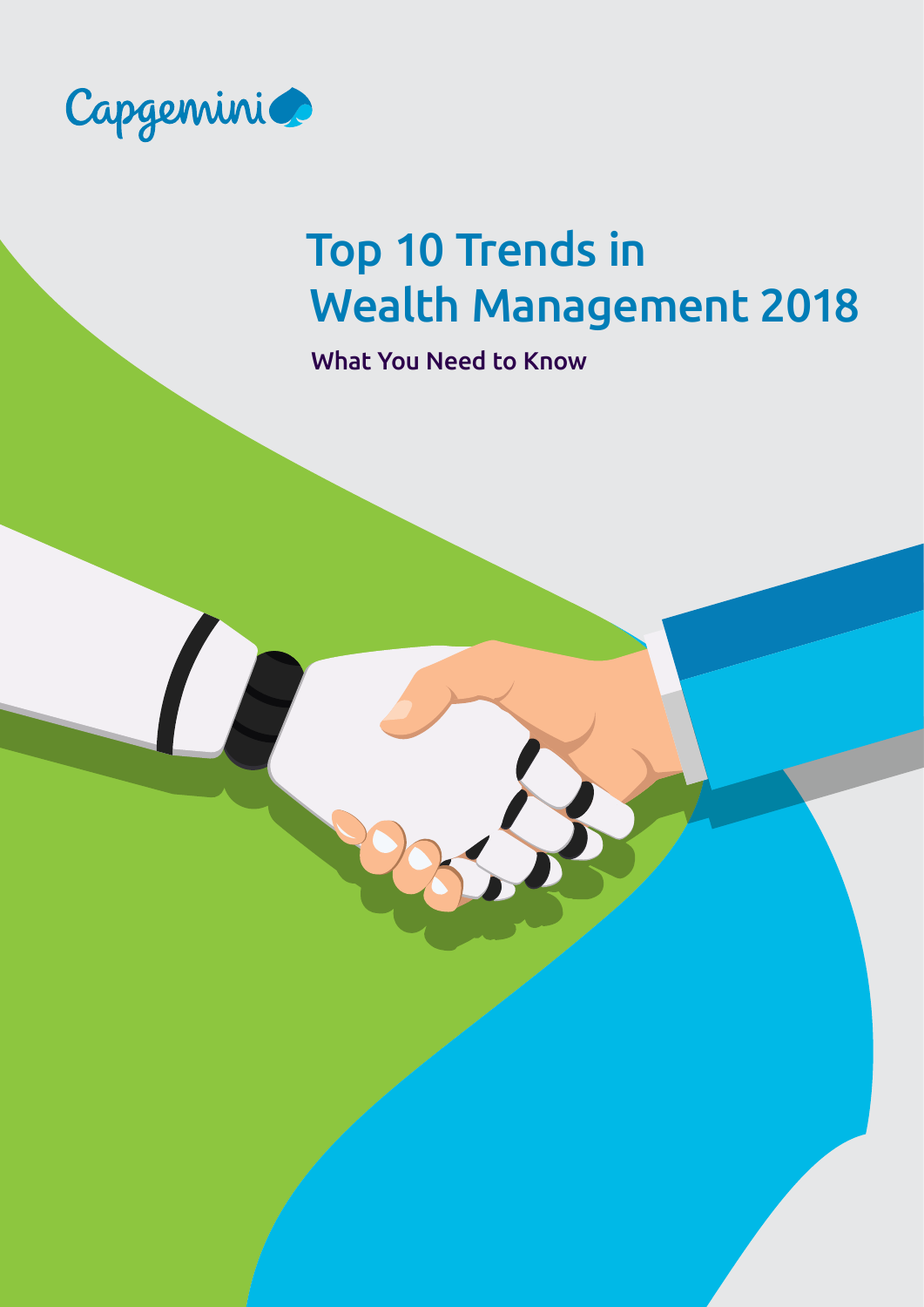# **Contents**

| Introduction             |                                                                                                                                 | 3  |
|--------------------------|---------------------------------------------------------------------------------------------------------------------------------|----|
|                          | Trend 01: Applications of Cognitive Computing, Machine Learning, and AI<br><b>Expand Across Wealth Management Industry</b>      | 5  |
|                          | Trend 02: Robotic Process Automation Can Help Firms Keep Costs Down and<br>Accelerate Digital Transformation                    | 8  |
|                          | Trend 03: Innovation is Key for Firms to be Future-Ready                                                                        | 11 |
|                          | Trend 04: Introduction of Marketplace Models for Wealth Management Products                                                     | 13 |
|                          | Trend 05: Focus on Enhanced Customer Experience is Becoming a Wealth<br><b>Management Priority</b>                              | 15 |
|                          | Trend 06: Cybersecurity Continues to be an Important Concern for Wealth<br><b>Management Firms</b>                              | 17 |
|                          | Trend 07: Increase in Cost of Doing Business for Firms Due to Complex Regulations                                               | 19 |
|                          | Trend 08: Advent of Hybrid Advice Solutions to Set Wealth Management on a New Course                                            | 21 |
|                          | Trend 09: Development of Next-Gen Genome-Based Segmentation and Increased<br><b>Focus on Traditionally Underserved Segments</b> | 23 |
|                          | Trend 10: Evolution of Fee Models Due to Client Demands, Regulatory Mandates,<br>and Competitive Pressure                       | 25 |
| <b>References</b>        |                                                                                                                                 | 27 |
| <b>About the Authors</b> |                                                                                                                                 | 27 |
|                          |                                                                                                                                 |    |

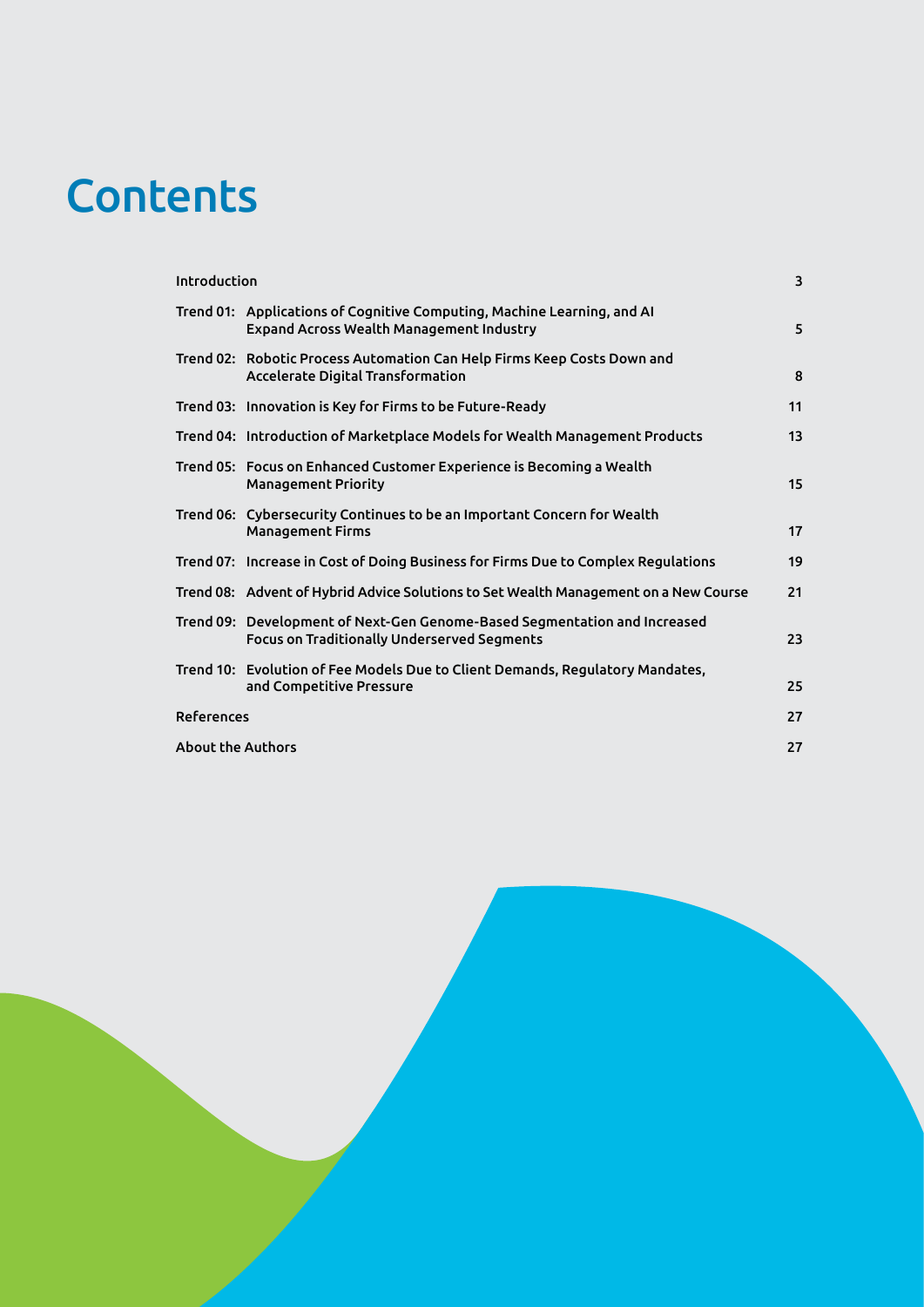### <span id="page-2-0"></span>**Introduction**



The wealth management industry is faced with challenges such as intense competition, fee compression, stricter regulations, and evolving customer needs. The impact of these forces and the response of industry stakeholders give rise to critical trends in customer preferences, new technologies, changing advisory models, and security and compliance.

Wealth management clients are becoming more astute about financial planning, and they are seeking digital capabilities and better advisory options. As technology continues to change rapidly, firms must be agile to enhance the overall experience of both their customers and wealth managers. To stave off rising competition, many firms will collaborate with FinTechs<sup>1</sup> via innovative business models such as marketplaces to stay relevant and competitive.

Increased financial awareness of High Net Worth Individuals (HNWIs) is leading to increased demands for sophisticated and customized services. Product innovation can help firms improve the current modest HNWI satisfaction levels and help them differentiate in a rapidly saturating market. While **emerging technologies** such as Artificial Intelligence (AI) and Robotic Process Automation (RPA) are developing rapidly in the wealth management space, Application Programming Interfaces (APIs) and blockchain is also seeing a surge in its use and adoption.

On the regulatory front, myriad compliance mandates that wealth management firms face can seem quite complex, but from the cybersecurity point of view, almost all requirements focus on protecting clients and their information. **Security and compliance** requirements are giving firms a hard time with rising costs and overall spending in these areas; however, in the long run, these may reflect greater stability for firms and will help in establishing trust of their clients.

The **industry's advisory model has also been transforming**, shifting from commission-based to performance-based models, increasing focus on the traditionally underserved segments, and the rise of hybrid advisory services. Increasing competition and client demand for transparency is forcing firms to relook at their strategies to acquire and retain clients.

In the next section, we provide an analysis of the top 10 wealth management industry trends that firms need to navigate in the near term in their pursuit to become agile and competitive in the industry (Exhibit 1).

<sup>1</sup> Our use of the term 'FinTech' refers to the use of digital technologies for making wealth management products, services and distribution more effective for firms, wealth managers, and/or HNW clients. This includes both digital technologies that are provided as completely new and standalone services to HNW clients, as well as those which support/enable traditional wealth management services. For our definition, we are most focused on the services developed and provided by startups (as well as large, innovative technology companies)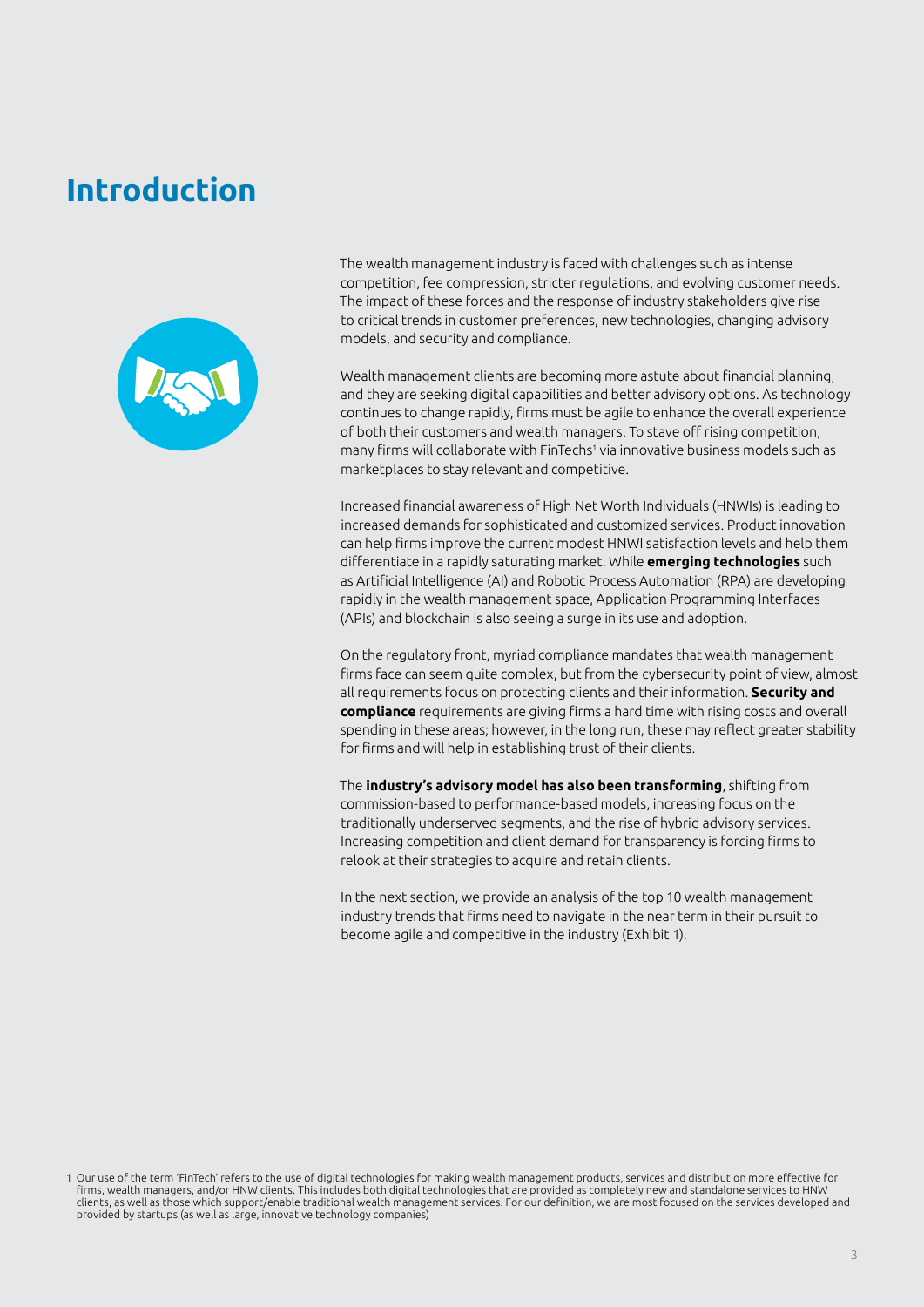#### Exhibit 1: Top 10 Trends in Wealth Management



Source: Capgemini Financial Services Analysis, 2017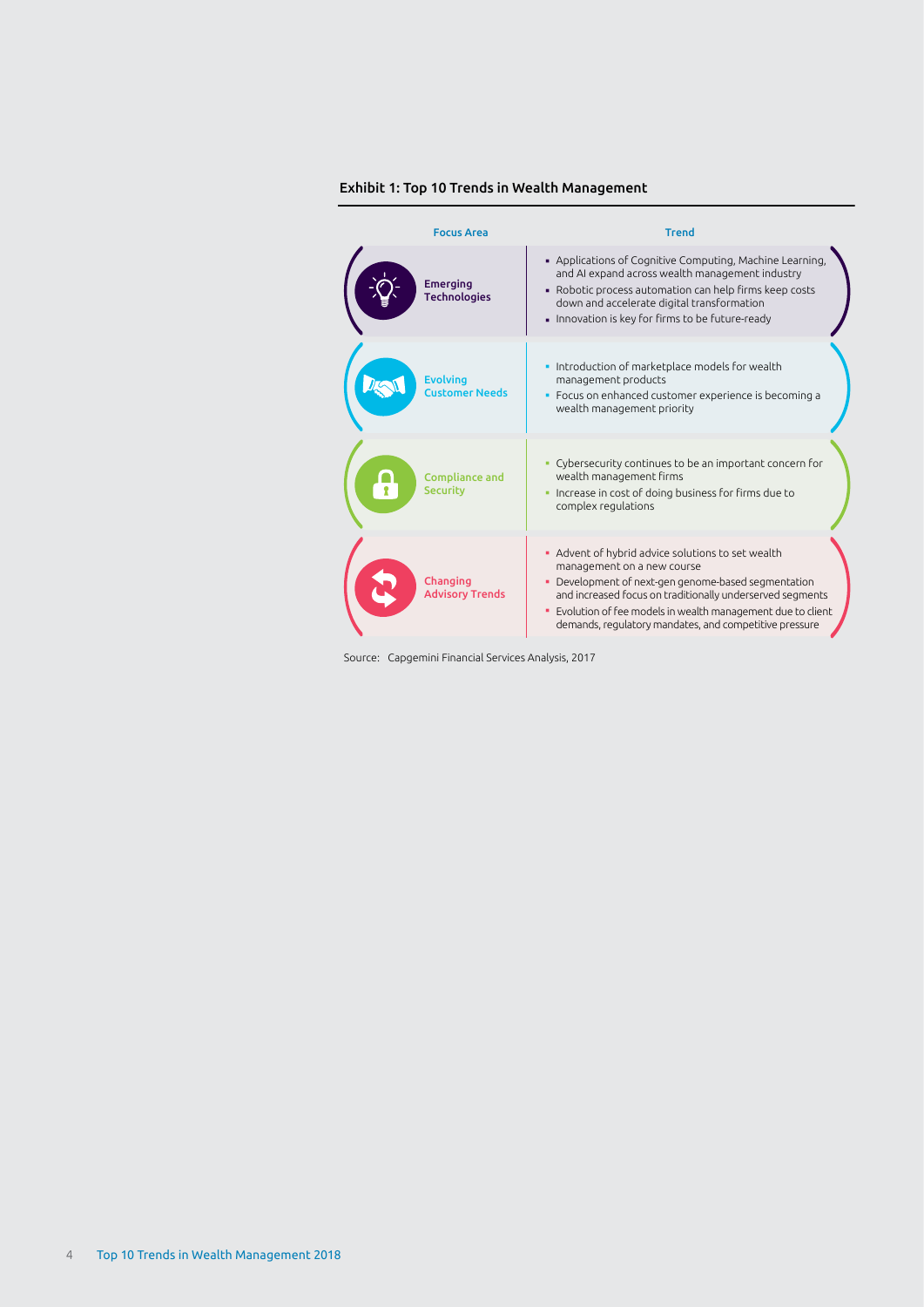# <span id="page-4-0"></span>**Trend 01: Applications of Cognitive Computing, Machine Learning, and AI Expand Across Wealth Management Industry**

*Innovative applications using emerging technologies are now moving beyond marketing analytics toward more strategic functions.*

#### **Background**



- Analytics applications in wealth management firms are already moving beyond marketing and customer segmentation to more robust fact-based behavioral data capture, as it taps into streams of structured and unstructured data.
- For example, firms are implementing the Next Best Action (NBA) engine to enable their digital transformation journey by leveraging analytics, insights and machinelearning algorithms as a competitive advantage across front-to-back value-chain.

#### **Key Drivers**

- Exponential increases in computer power and data storage have led to the rise in artificial intelligence and machine learning systems:
	- This increase is also driven by the fact that more data is being created which is expected to increase three-fold from 2016-2021.<sup>2</sup>
	- This explosion of customer data means firms can leverage the Next Best Action framework to shift to a customer-centric approach and design personalized, versus standard products.
- The rise in passive investing and move toward lower fees has also led asset managers to invest heavily in technology to reduce operating costs and to comply with regulatory scrutiny.
- Many firms are also moving toward Big Data and analytics applications as their clients become more demanding toward personalized and data-driven insights.

#### **Trend Overview**

- The wealth management industry is an early adopter of artificial intelligence: – Automated advisors utilizing AI are expected to have assets worth US\$2.2 trillion by 2020.<sup>3</sup>
	- Cognitive applications in wealth firms are also helping deliver deep personalization, and answer complex client questions in real time through expert virtual advisors that act as a conversational interface with clients

2 "The ZetaByte Era: Trends and analysis", Cisco, June 7, 2017 accessed October 2017 at

<https://www.cisco.com/c/en/us/solutions/collateral/service-provider/visual-networking-index-vni/vni-hyperconnectivity-wp.html> 3 "By 2025, AI Will Have a 5-Trillion-Dollar Direct Impact on the Workforce", LetsTalkPayments, May 5, 2016 accessed October 2017 at <https://letstalkpayments.com/by-2015-ai-will-have-a-5-trillion-dollar-direct-impact-on-the-workforce/>





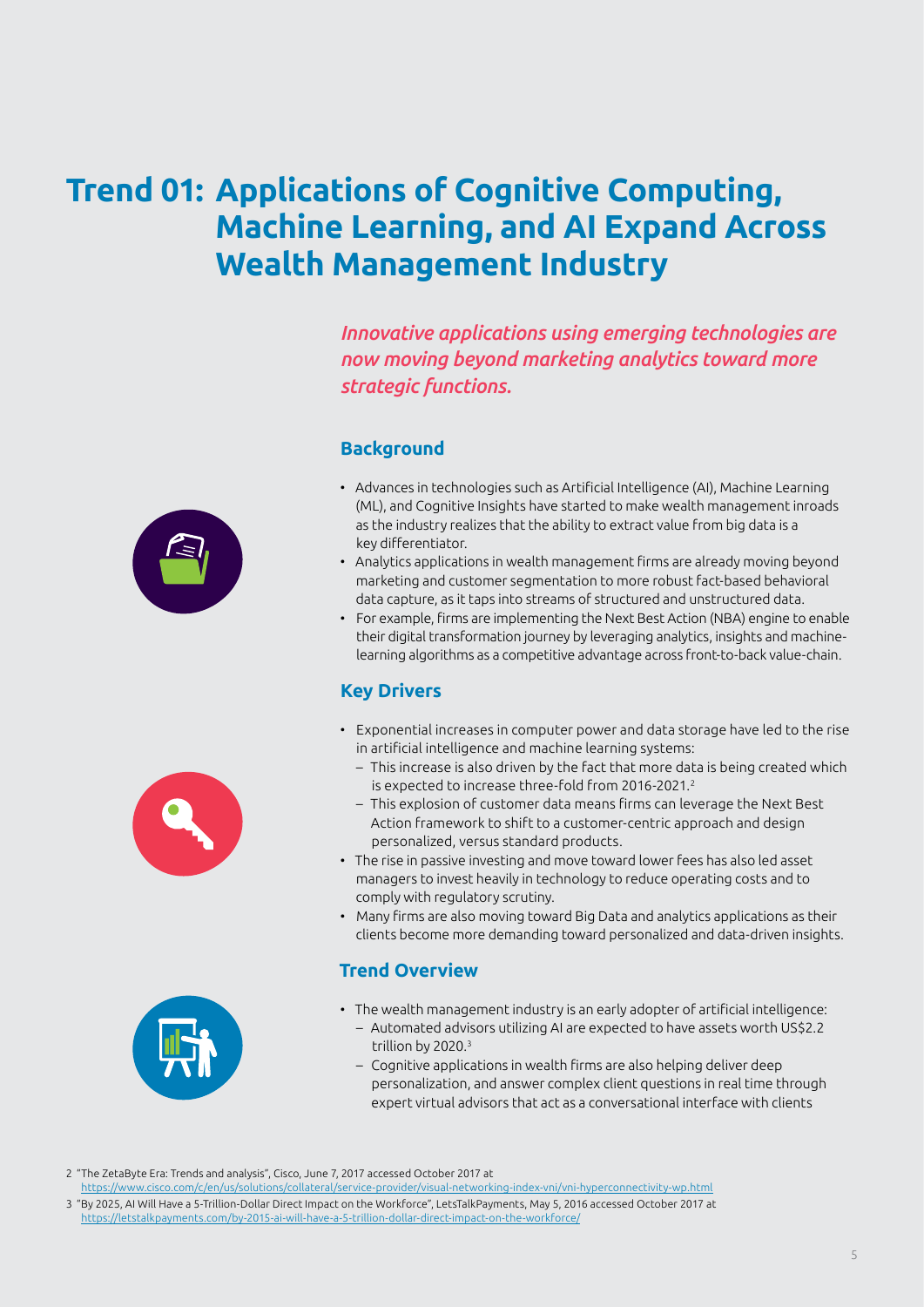(Exhibit 2). For example, Wells Fargo piloted an AI-driven solution on Facebook Messenger as a channel to personally address customer queries.<sup>4</sup>

- High-speed automated asset trading and real-time regulatory compliance are examples of growing industry innovations:
	- AI-enabled natural language generation (NLG) is increasingly closing the gap between data analysis and investment decisions, which will help progress automated advisory technology and drive more efficiency to automated trading strategies.
- Investment managers are using predictive analytics to generate investment ideas or as an early warning system for assets at risk. AI-enhanced data analytics can complement traditional financial analysis by offering unique insights:
	- BofA Merrill Lynch is experimenting with an AI stock-picking tool to help identify value in small-cap stocks that conventional analysts might miss.<sup>5</sup>
	- JP Morgan recently won an award for its analytics platform, SPARTA, which includes real-time calculation of performance, contribution, and attribution, in addition to on-the-fly grouping and advanced ex-post risk analytics.<sup>6</sup>
- According to a recent BofA Merrill Lynch report, advances in computing technology, machine learning, and user-friendly interfaces will generate a US\$5.2–6.7 trillion direct impact in the form of a higher efficiency and output. (ibid.3)
- Wealth firms are in the technological race to integrate AI, ML and data analytics applications with their teams to provide hybrid services.

#### **Implications**

- As technology advances become key differentiators, competition between nontraditional and traditional firms may heat up, with firms finding ways to distinguish through better service and operational efficiency with applications of AI, ML and cognitive analytics across all significant wealth management stages (Exhibit 2).
- The NBA engine provides actionable insights that add day-to-day benefits to callcenter representatives, relationship managers, operational staff, customers, and even their pilot BOT to drive self service.
- The trend for servicing lower end of the market may emerge into sophisticated automated propositions in the future, but there may also be high adoption of sophisticated tools for traditional investment managers to service those clients who still want and need a more personalized approach:
	- Examples of these innovations include digital personal assistants to help clients plan their time and complete administrative tasks, and machine learning to proactively predict client needs.
- The move towards more data analytics applications will give firms an edge on stock market predictions saving them huge costs and margins. Automated advisory and other AI applications in financial services could increase efficiency by 45-55% for a total economic impact estimated to be US\$0.6-0.8 trillion in 10 years. (ibid.3)



5 "Machine learning is transforming investment strategies for asset managers", CNBC, June 6, 2017 accessed October 2017 at <https://www.cnbc.com/2017/06/06/machine-learning-transforms-investment-strategies-for-asset-managers.html>

6 "Best Analytics Initiative: Buy Side—JPMorgan Asset Management", WatersTechnology, January 16, 2017 accessed October 2017 at <https://www.waterstechnology.com/awards-rankings/2480253/aftas-2016-best-analytics-initiative-buy-side-jpmorgan-asset-management-sparta>

<sup>4 &</sup>quot;Wells Fargo Testing Bot For Messenger Featuring New Customer Service Experiences", Wells Fargo, April 18, 2017 accessed November 2017 at <https://newsroom.wf.com/press-release/community-banking-and-small-business/wells-fargo-testing-bot-messenger-featuring-new>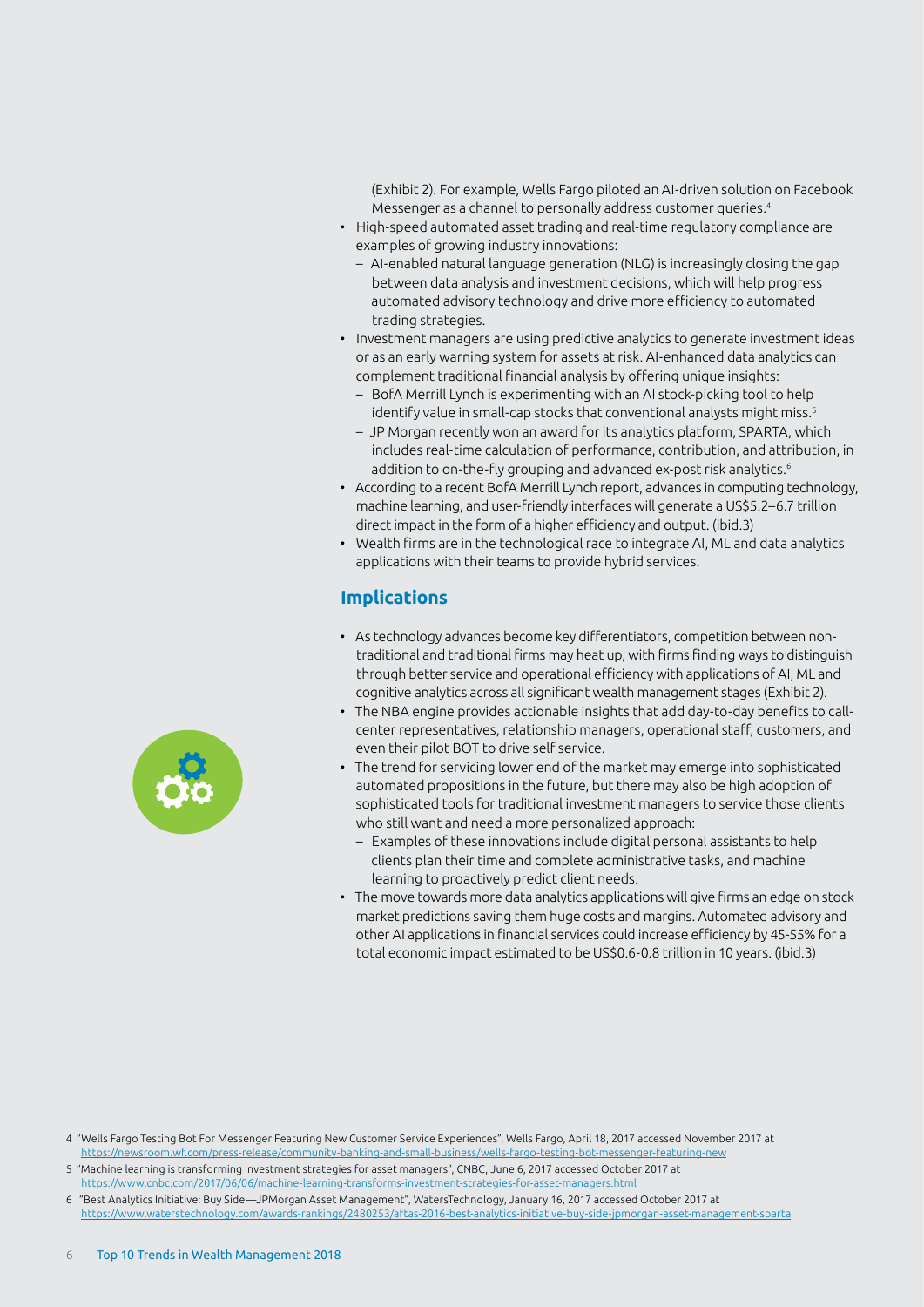



Source: Capgemini Financial Services Analysis, 2017

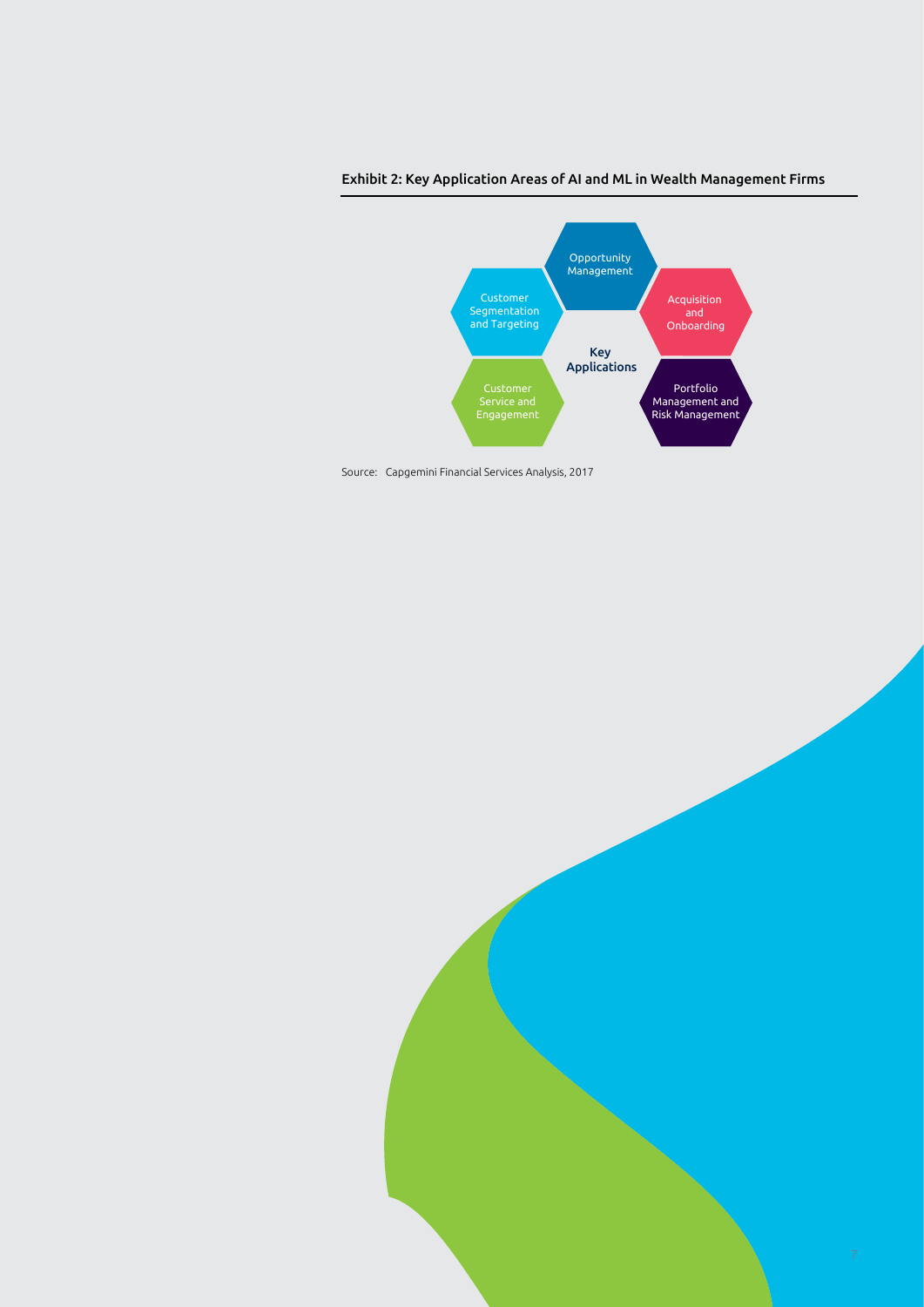# <span id="page-7-0"></span>**Trend 02: Robotic Process Automation Can Help Firms Keep Costs Down and Accelerate Digital Transformation**

*Utilizing Robotic Process Automation (RPA) can help firms save up to 60% on time-to-resolution of repetitive tasks.7*

#### **Background**



- There are many basic, logic-based and repetitive procedures which can be replaced by automation in the wealth management industry. These sort of processes are ideal for using Robotic Process Automation (RPA).
- A non-invasive tool, RPA does not disturb underlying computer systems.
- RPA processes are built step-by-step and not coded by programmers, a boon for non-technical users. It is user-friendly and highly scalable, with the potential to offer short pay-back periods compared with other technologies.
- Workforce inefficiencies can be eliminated using RPA, with highly labor-intensive processes an ideal starting point.

#### **Key Drivers**

- Ever-increasing, complex and stringent regulations make it difficult for wealth management firms to keep costs in check while ensuring a positive customer experience:
	- $-$  For instance, The Department of Labor's fiduciary rule in the United States $^{\rm 8}$ , the EU's Markets in Financial Instruments Directive II (MiFID II).
- Younger HNWIs are demanding better digital capabilities from their firms. At the same time, wealth managers are seeking improved digital capabilities to help them serve clients better.
- FinTechs and lower investment returns post-2008 coupled with increasing competition due to the emergence of automated advisors – have put margin pressure on firms. Therefore, businesses are looking to cut costs by implementing RPA solutions.
- Other factors such as enhanced productivity, lower operational costs, reduced response time, faster client on-boarding, etc. are driving firms toward RPA (Exhibit 3):
	- Automation enables wealth management firms to focus on their core business, strengthen their competitive advantage, and improve satisfaction for clients as well as wealth managers and staff.

7 "Flawless accuracy, incredible efficiency, shrinking costs", Customer Think, June 14, 2016 accessed October, 2017 at

<http://customerthink.com/flawless-accuracy-incredible-efficiency-shrinking-costs-the-back-office-tech-that-makes-it-all-possible>

<sup>8</sup> The U.S. Department of Labor (DOL) Fiduciary Rule was originally scheduled to be phased in April 10, 2017 – Jan. 1, 2018, but was delayed until June 9, 2017, including a transition period for the application of certain exemptions to the rule extending through Jan. 1, 2018. Full implementation of all elements of the rule has been pushed back to July 1, 2019. The rule expands the "investment advice fiduciary" definition under the Employee Retirement Income Security Act of 1974 (ERISA)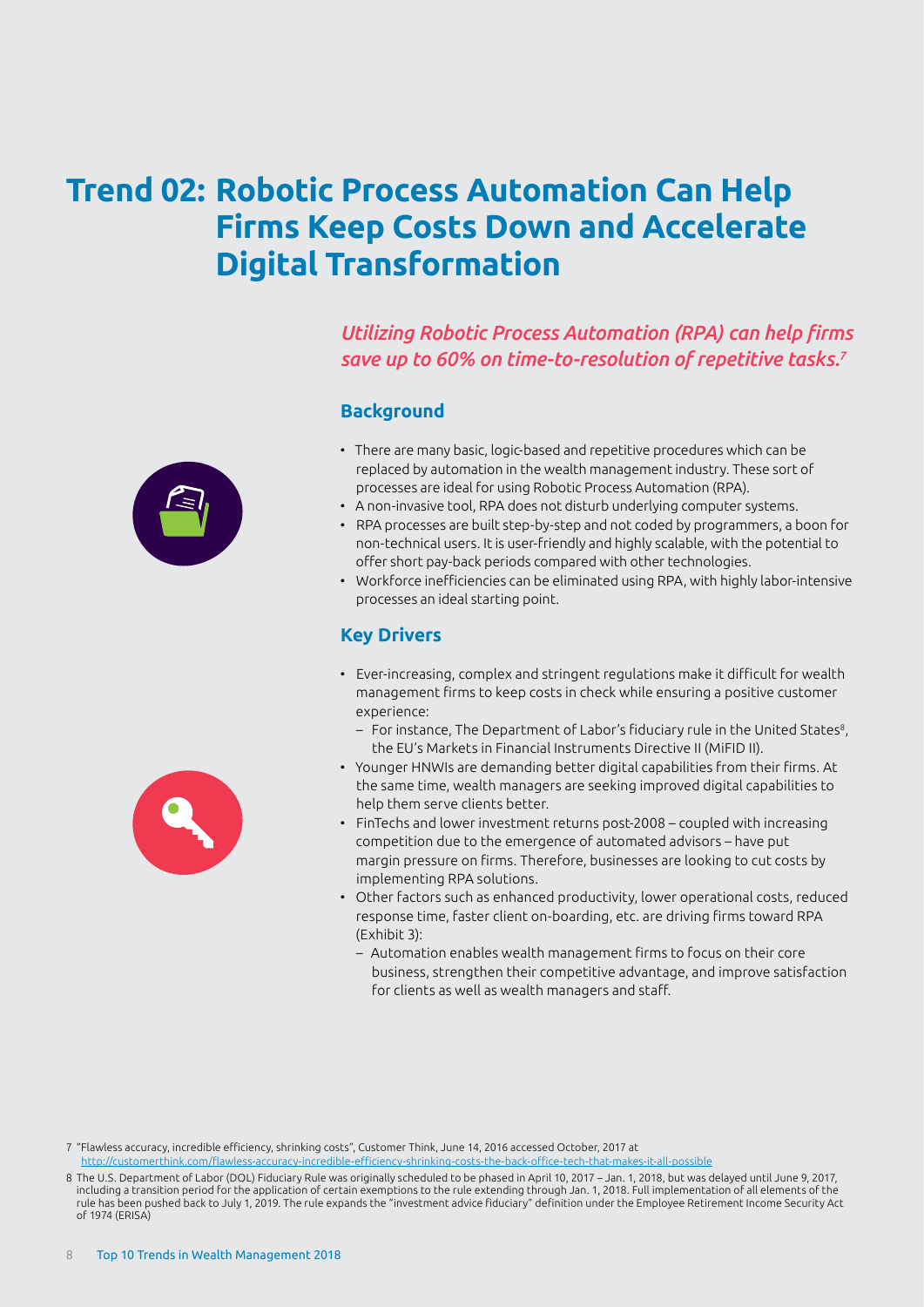#### Exhibit 3: Key Drivers of RPA



Source: Capgemini Financial Services Analysis, 2017

#### **Trend Overview**

- Many firms are experimenting with RPA and have come up with some use cases. However, the significant costs associated with replacing legacy systems have precluded many firms from scaling up to a level that yields tangible benefits.
- RPA can be used to increase controls and execution consistency, but it cannot replace human oversight in risk and compliance.9 However, RPA can help keep costs in check by streamlining compliance processes.
- Typical RPA use cases include:
	- Client onboarding Know Your Customer (KYC) and other due diligence processes during client onboarding are being automated and moved to digital instead of having hard copies of multiple forms. Although RPA works with content that is already available within a system, initial information has to be handled by people.
	- Back office operations Automating time-consuming tasks and processes will lead to agile operations, and free up the time of the decision makers, in addition to reducing costs.10
	- Chatbots Chatbots provide an avenue to significantly engage both customers and wealth managers:
		- Customers can leverage the chatbots to access portfolio summaries and changes in asset parameters in real time without the intervention of wealth managers.
		- Voice assistants (like Amazon's Alexa) can be integrated with chatbots to resolve voice based queries, thus reducing effort.
		- Chatbots can be used to answer FAQs related to news trends, and transactions, thus driving self-service.
		- Wealth managers can leverage chatbots to identify new client leads and automate the follow-up with specific input.



10 "Where to Start with RPA in Financial Services", Finextra, August 1, 2017, accessed October, 2017 at <https://www.finextra.com/blogposting/14362/where-to-start-with-rpa-in-financial-services>

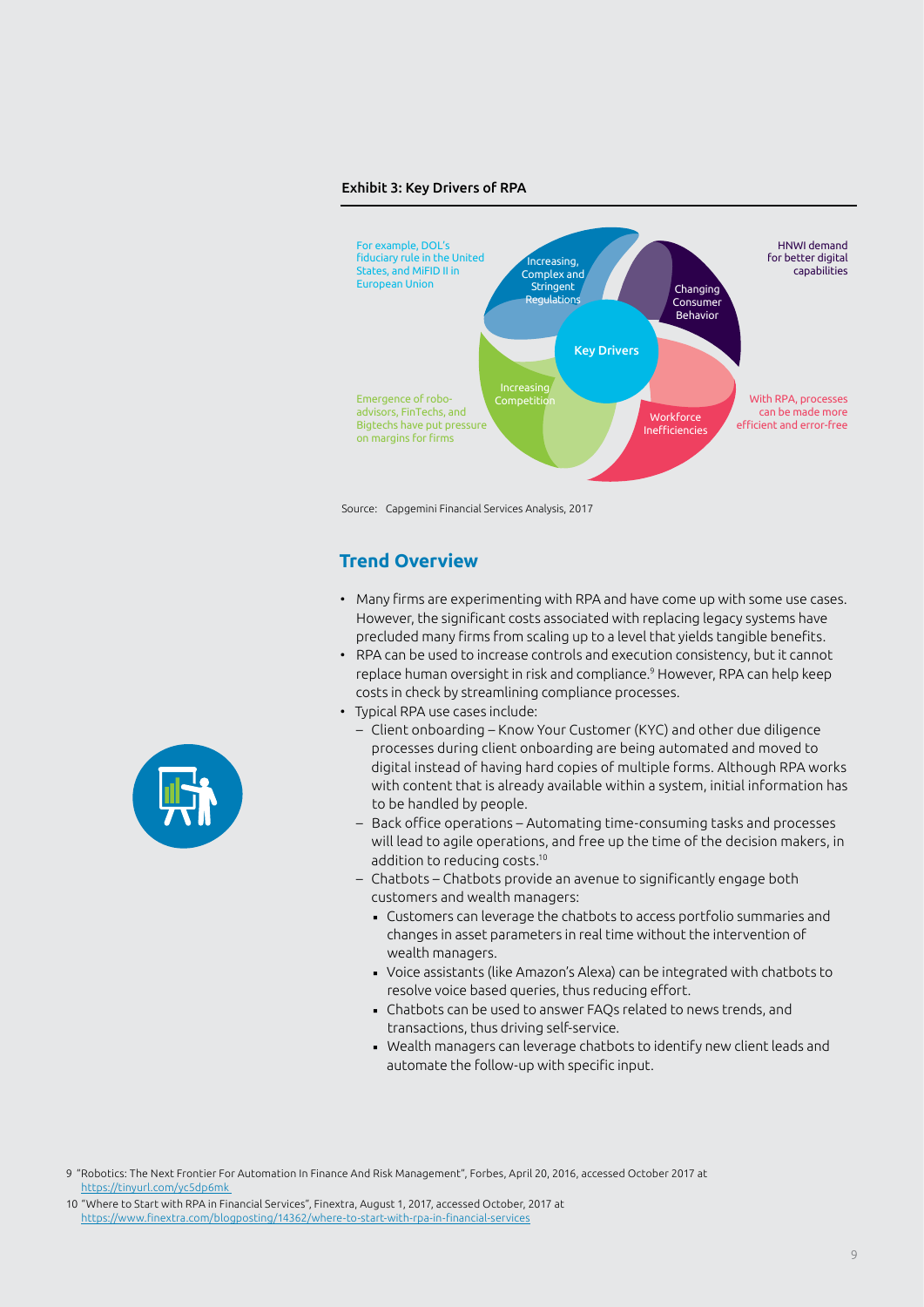- To comply with regulations and to keep the cost-income ratios in check, improving operational excellence in the back and middle offices (which would help reduce the costs) is only the start.
- Firms need to look at RPA beyond just a technology initiative and leverage it to re-orient their business models, re-engineer their processes, and restructure their people.

#### **Implications**

- RPA can enable firms do things in a faster, cheaper and better manner, bringing efficiencies into the system. Additionally, there is enhanced security compared to human-driven processes.
- Wealth managers can concentrate on value-add activities, which in turn helps drive revenue. As routine tasks are automated, customer experience is improved.
- As routine functions are automated, employees can learn new skills to maintain and upgrade their contributions to the firm's growth.
- Once companies grasp the value of RPA, they can accelerate their digital transformation programs as they scale up operations.

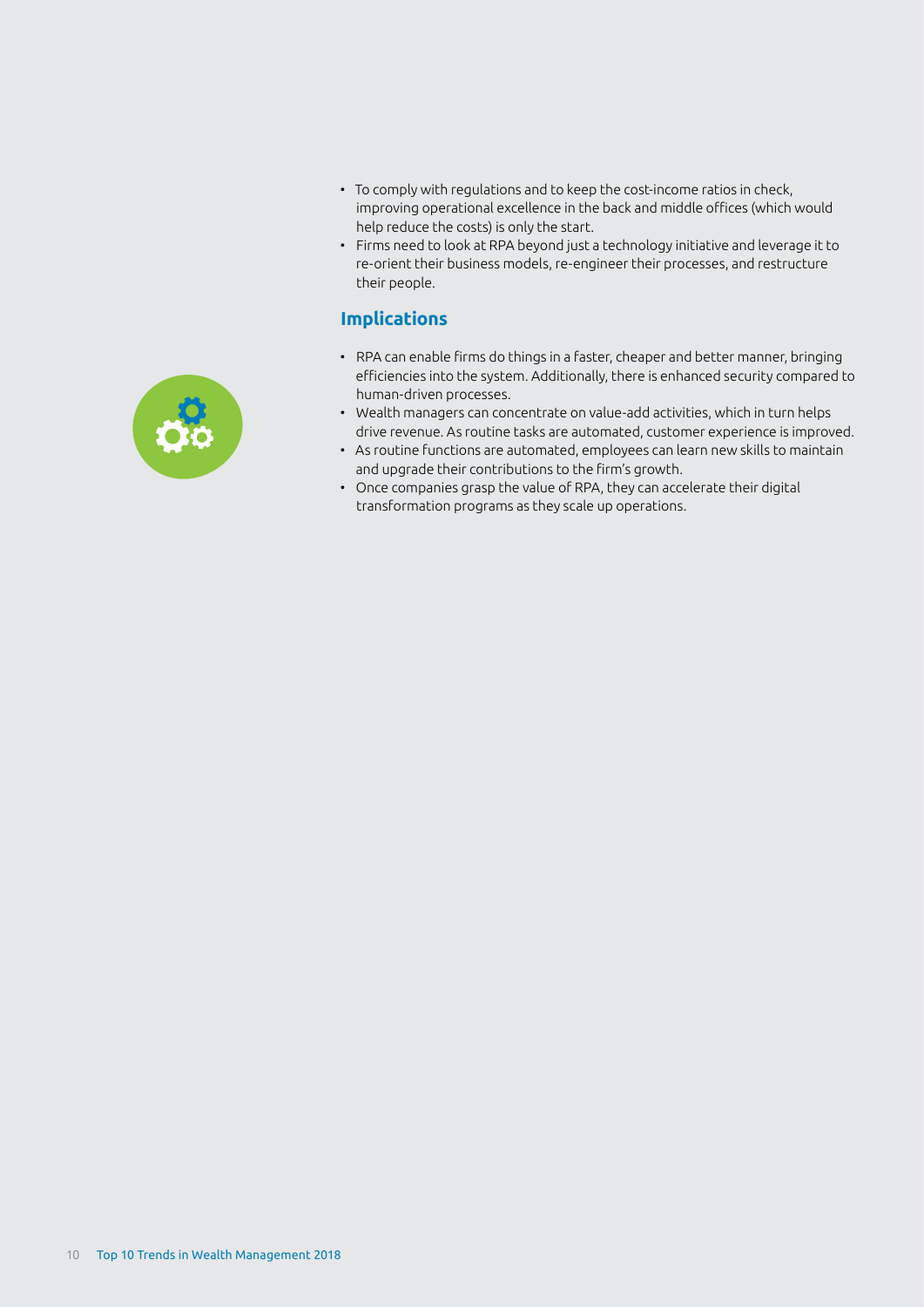## <span id="page-10-0"></span>**Trend 03: Innovation is Key for Firms to be Future-Ready**

*With subdued post-recession investment returns, disruptive innovation has become a powerful wealth management differentiator.*

#### **Background**

- Other participants in financial services retail business are way ahead in product innovation than wealth management firms. For example, the Vitality program in insurance with a three-step process – one, discover the state of your health, two, personal health goals based on the health status which can be used to earn points, and third, enjoy rewards according to the points you earn.
- As HNWIs become more financially savvy, they are demanding more sophisticated and customized services. To improve HNWI satisfaction, product innovation is essential.
- We are now observing such innovation in wealth management too, as FinTechs disrupt traditional business models with the introduction of automated advisory services and other digital capabilities.
- A further challenge to incumbents is the possible entry of BigTechs<sup>11</sup> that bring not only technology expertise but the trust of a broad customer base. BigTech entry into wealth management could spurintense competition, orfruitful partnerships.

#### **Key Drivers**

- Due to non-differentiated offerings in the wealth management industry, there are cost pressures and downward movement of profit margins for the incumbents. Businesses must innovate in both product and technology offerings to improve margins and, as a result, customer experience (Exhibit 4).
- Low investment returns in the post-crisis period have made clients consider switching to other firms in hopes of better opportunities, thus making client retention difficult.
- The entry of non-traditional players, such as FinTechs with broad digital capabilities, is disrupting the industry and forcing incumbents to innovate to stay relevant and competitive.

#### Exhibit 4: Key Drivers Behind Innovation in Wealth Management Industry



Source: Capgemini Financial Services Analysis, 2017

11 BigTech is a general term to cover data-driven technology firms not traditionally present in financial services, such as Google, Amazon, Alibaba, Apple, Tencent, and Facebook.



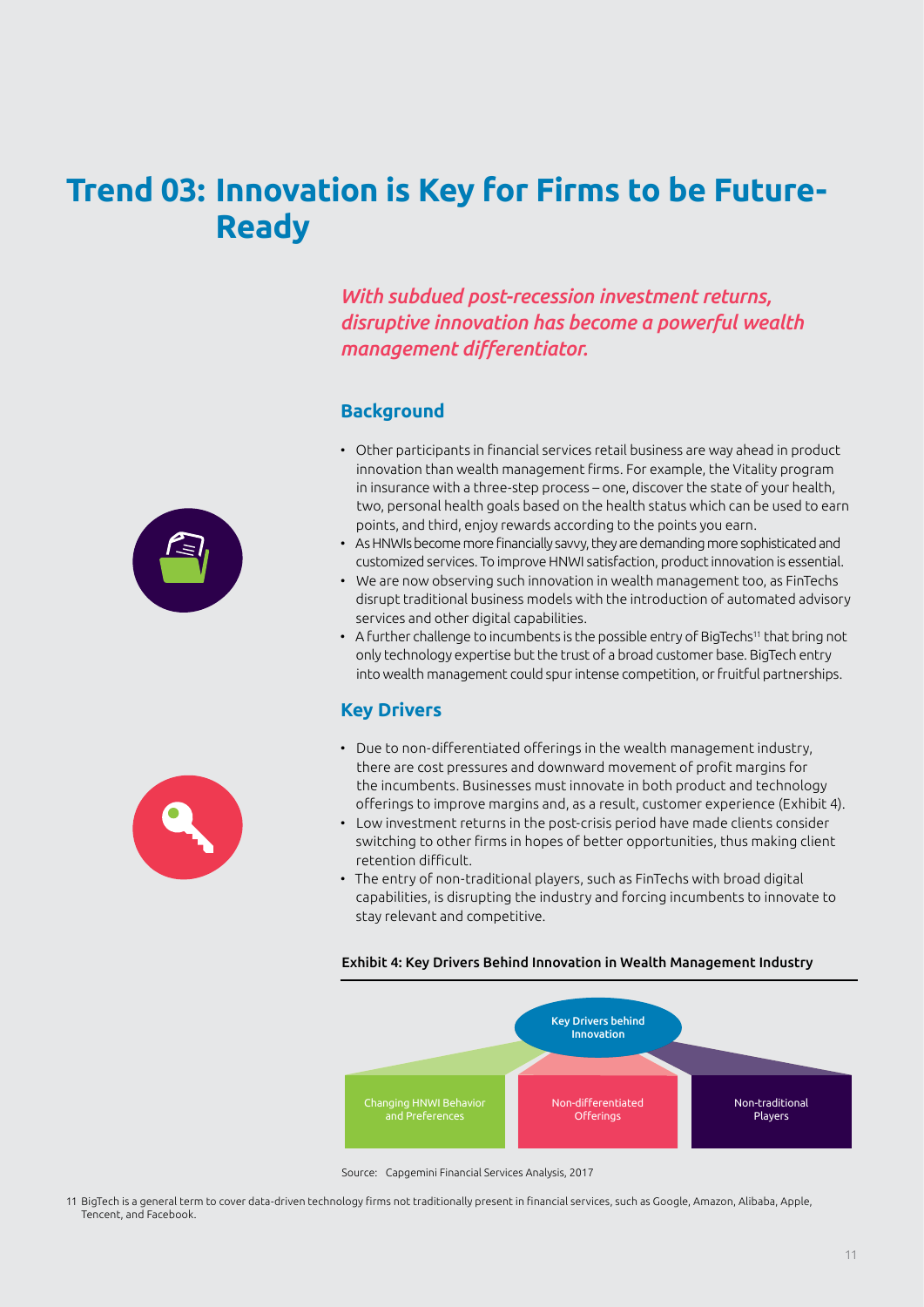• HNWIs, especially those under 40, increasingly demand digital capabilities to support their portfolio and relationship management needs. At the same time, wealth managers seek freedom from repetitive, routine activities to have more time to engage directly with the clients – in revenue increasing activities.

#### **Trend Overview**

- Opportunities created through specific technologies include:
	- Applicationprograminterfaces (APIs) –Usersuploadtheirbank accountdetails intoa single app, and while doing transactions, they can pay through any of the accounts.
	- Blockchain The DistributedLedger Technology (DLT)basedsmart-contract concept can tighten processes and remove some risks from transactions infinancial services.
- Technological innovation can enhance the service delivery experience along the various customer lifecycle phases:
	- For example, BNP Paribas wealth management has co-created a new client experience with clients and FinTechs – with a focus on three new services:
		- *'myAdvisory,*' which boosts clients' investments management and provides personalized financial advice directly via a smartphone.
		- *'myBioPass,'* which enables clients to easily access their online banking services using biometrics.
		- *'The Leader'*s *Connection*,' which is a digital platform available on smartphone and tablet that allows BNP Paribas wealth managers to connect eligible investors to facilitate co-investments and give them the opportunity to share their views on exclusive private investment opportunities.12
	- Customer Acquisition Firms such as OCBC Bank, HSBC, and MUFG have completed a proof of concept for a know-your-customer (KYC) blockchain.13 Other FinTechs such as Netki provide open source and open standard-based digital identity solutions that allow financial service companies to meet their compliance requirements on both public and private blockchains.<sup>14</sup>

#### **Implications**

- With firms aggressively pushing digital technologies into the current value chain in wealth management, the industry is likely going to see higher penetration of automated advisory and digital marketplace platforms.
- Firms and wealth managers are expected to increasingly use social media and leverage data analytics for prospecting clients. There are use cases of mobile apps feeding the relevant information daily to wealth managers and clients:
	- Citibank partnered with Thomson Reuters to enable their customers to get access to series of stock market insights and analysis on their internet and mobile trading platforms . 15
- Firms are expected to strategically focus on big data and advanced analytics to enable differentiated services and product solutions for HNWIs. Innovation can, in turn, improve customer experience by providing customized offerings to the clients and help firms move away from the 'one-size-fits-all' approach.
- The industry could be looking at increased outsourcing of back and middle office functions in response to the growing margin pressures and the complex regulatory structure.





<sup>12 &</sup>quot;BNP Paribas Wealth Management reinvents its Client Experience leveraging digital solutions", January 1, 2017 accessed October 2017 at <https://group.bnpparibas/en/press-release/bnp-paribas-wealth-management-reinvents-client-experience-leveraging-digital-solutions>

<sup>13 &</sup>quot;HSBC, MUFG and OCBC complete KYC blockchain POC", FinTech Innovation, October 4, 2017 accessed October 2017 at <https://www.enterpriseinnovation.net/article/hsbc-mufg-and-ocbc-complete-kyc-blockchain-poc-937750511>

<sup>14 &</sup>quot;21 Companies Leveraging Blockchain for Identity Management and Authentication", www.letstalkpayments.com, February 13, 2017 accessed October 2017 at [https://letstalkpayments.com/22-companies-leveraging-blockchain-for-identity-management-and-authentication](https://letstalkpayments.com/22-companies-leveraging-blockchain-for-identity-management-and-authentication/)

<sup>15 &</sup>quot;Thomson Reuters Stock Analytics", accessed November 2017 at <https://www.citibank.com.sg/gcb/investments/brokerage.htm>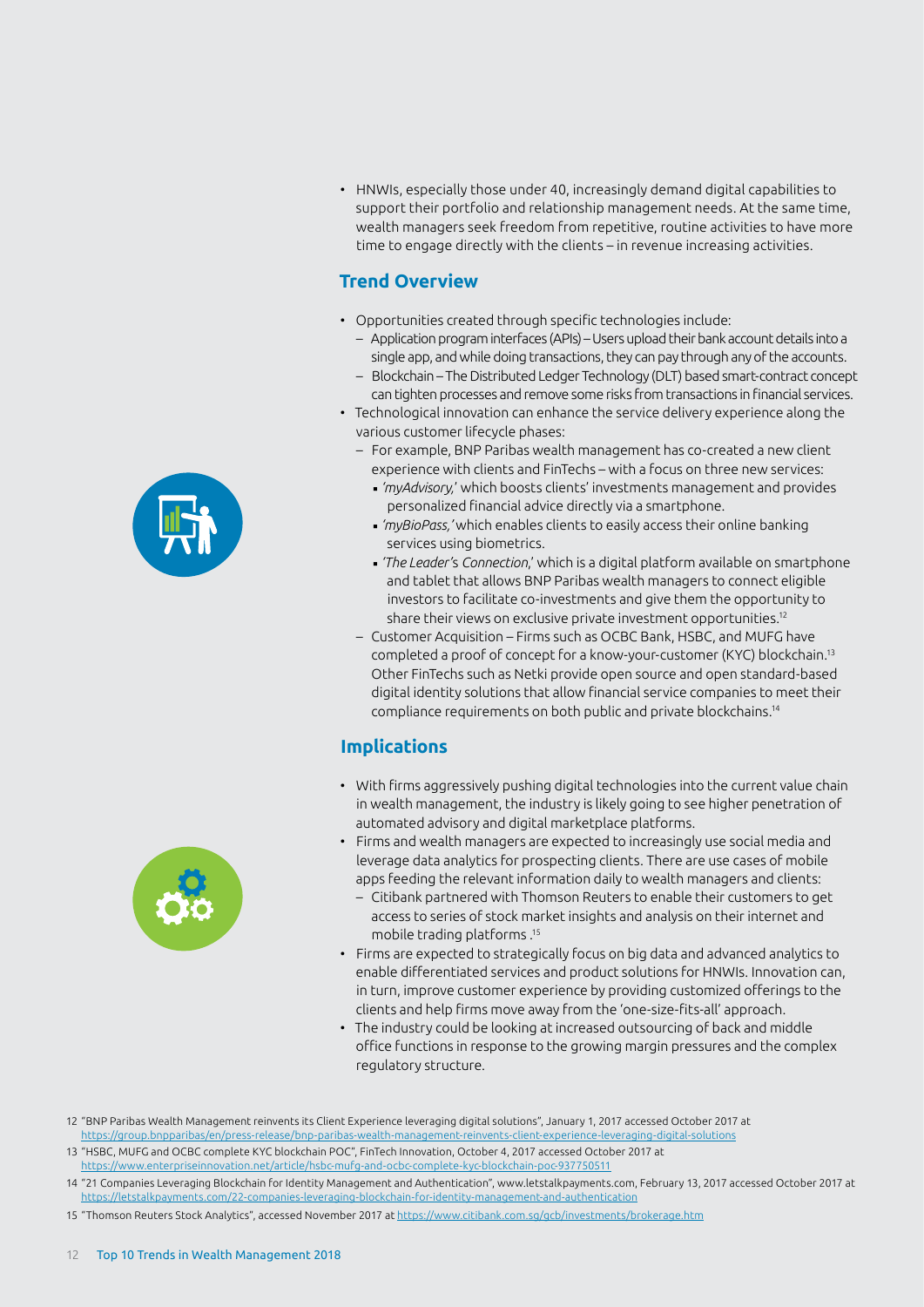# <span id="page-12-0"></span>**Trend 04: Introduction of Marketplace Models for Wealth Management Products**

*The increasing ease of access and low cost of switching between service providers and products could lead to marketplace models of wealth management.*

#### **Background**

- Wealth management products, like most banking products, are now being unbundled from the bank as a whole, and being offered as modules or individual products to clients who may not have been associated with the bank.
- We have seen the Play Store for Android and the App Store from Apple evolving into thriving marketplaces for third-party apps, a long way from the initial days when only Google and Apple apps were available for download.
- With hundreds of FinTechs coming up with great ideas for better products and higher returns along with improved customer experience by leveraging ML and AI, wealth management firms need to decide if they only want to become a product creator or also become a broad product distributor, in order to provide customer-centric holistic financial solutions by offering in-house as well as third-party products.

#### **Key Drivers**

- The wealth management industry has seen rapid disruption in the form of lower cost models that provide high-tech solutions at lower costs. E.g. automated advisors that manage a huge amount of wealth without the help of human advisors.
- Such business models, mainly on the digital medium, offer solutions especially to the mass-affluent segment at a fraction of the cost of traditional wealth managers, driving out intermediaries to reduce fee costs, and eliminating the need of costly human advisors to manage the wealth (Exhibit 5).

#### Exhibit 5: Key Drivers behind Marketplace Models



Source: Capgemini Financial Services Analysis, 2017

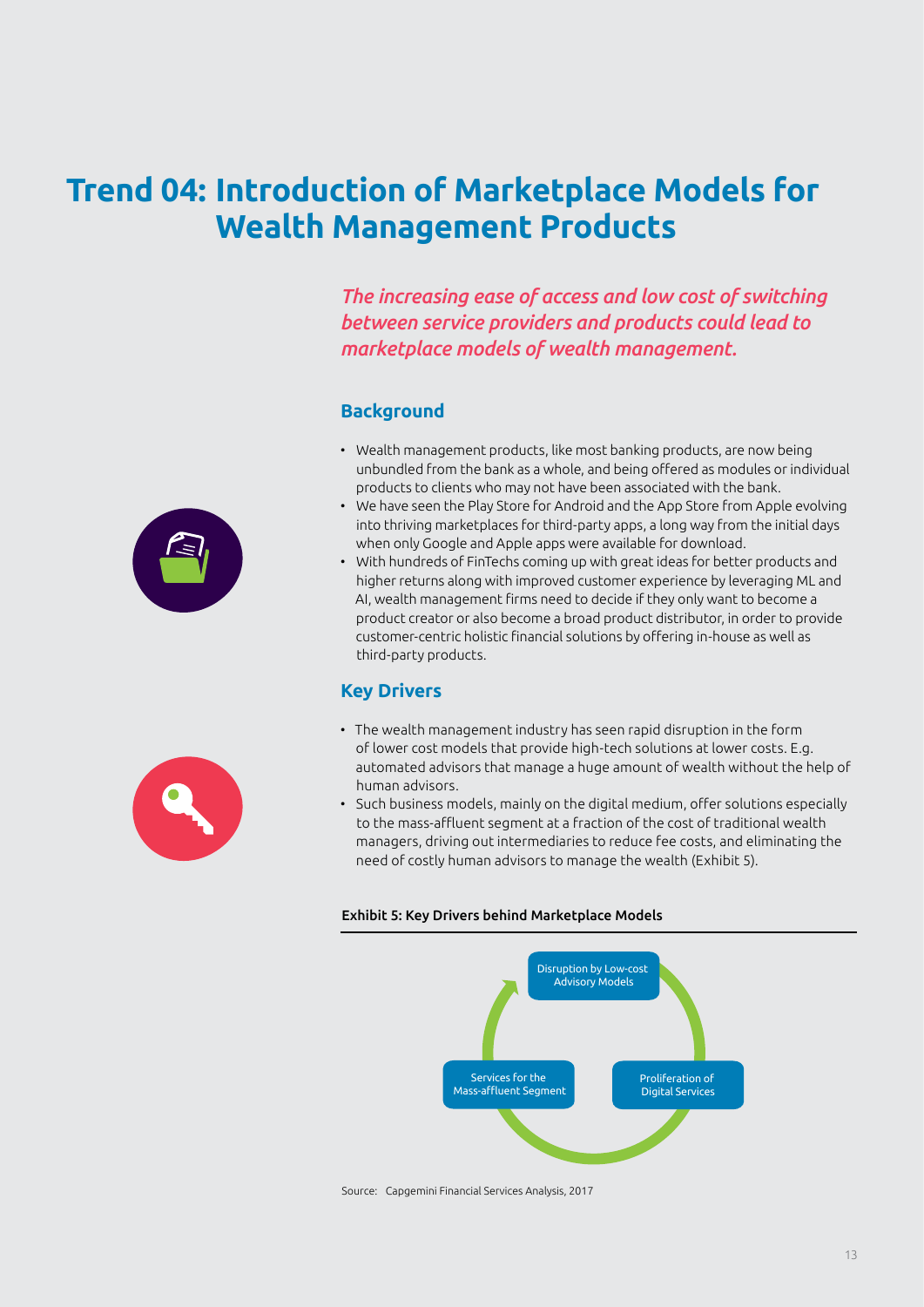

#### **Trend Overview**

- The mobile marketplaces have added value to the primary platform owner and helped expand the scale of offerings by allowing products from creative developers to be sold to customers over this platform:
	- Similarly, in the wealth management domain, the reach of the digital medium and the trusted brand of incumbents is perfect for FinTechs to leverage for scale in the form of a collaboration where their products are sold to existing and new clients.
	- Customers will be able to use a wider array of offerings on the platform for holistic wealth management solutions, even though from multiple third-parties.
- If wealth management firms do not foray and experiment with this model soon, an eventual entry of BigTechs into wealth management services could lead to lost opportunities and leave them at a severe disadvantage.
- These marketplaces could initially offer products that are less intensive w.r.t. human advisors and rely on automated advisors:
	- FinTechs could be onboarded to sell their products and services via the marketplace, till a critical number of clients are acquired.
	- An early mover incumbent could also have other incumbents sell their products on the platform, thus improving the reach and attractiveness of the marketplace to clients.
	- The services and products that can be distributed via this model could include those that can be managed by automated platforms such as riskprofiling, portfolio management, and cash and credit services among others.
	- The marketplace model will encourage customer-centric solutions rather than firm/product-centric advice.
- The faster such a marketplace can scale up and build a trusted brand, the harder will it be for others to gain a foothold, thus creating a competitive advantage in the long term.

### **Implications**

- The marketplace model will mean that the incumbent platform owner will have to constantly compete with third-party products and services in addition to other marketplaces:
	- Third-party solutions being sold in the marketplace will certainly have lower margins for the marketplace owner compared to their own solutions.
	- Hence, the focus should be to stay ahead of other products w.r.t. innovation, brand, and customer experience.
- To stay ahead of the game, even after setting up the marketplace, the incumbents will have to attract FinTechs, say through accelerators, and collaborate with them to build better products and solutions to sell via the marketplace at higher margins than third-party products.
- The marketplace model will allow the incumbent to collect massive amounts of data from clients who interact with the platform, thus opening up possibilities of better insights on customer needs and customer experience.
- This model is also a huge opportunity for the marketplace owners to grab an ever larger share of the client's wallet by hosting a wide array of offerings across the wealth portfolio.
- Hence, the marketplace model may be a defensive play in the short-term (to thwart the FinTech threat) but could turn out to be a tremendous strategic value-add as an analytical treasure trove for a future-proof digital wealth firm.

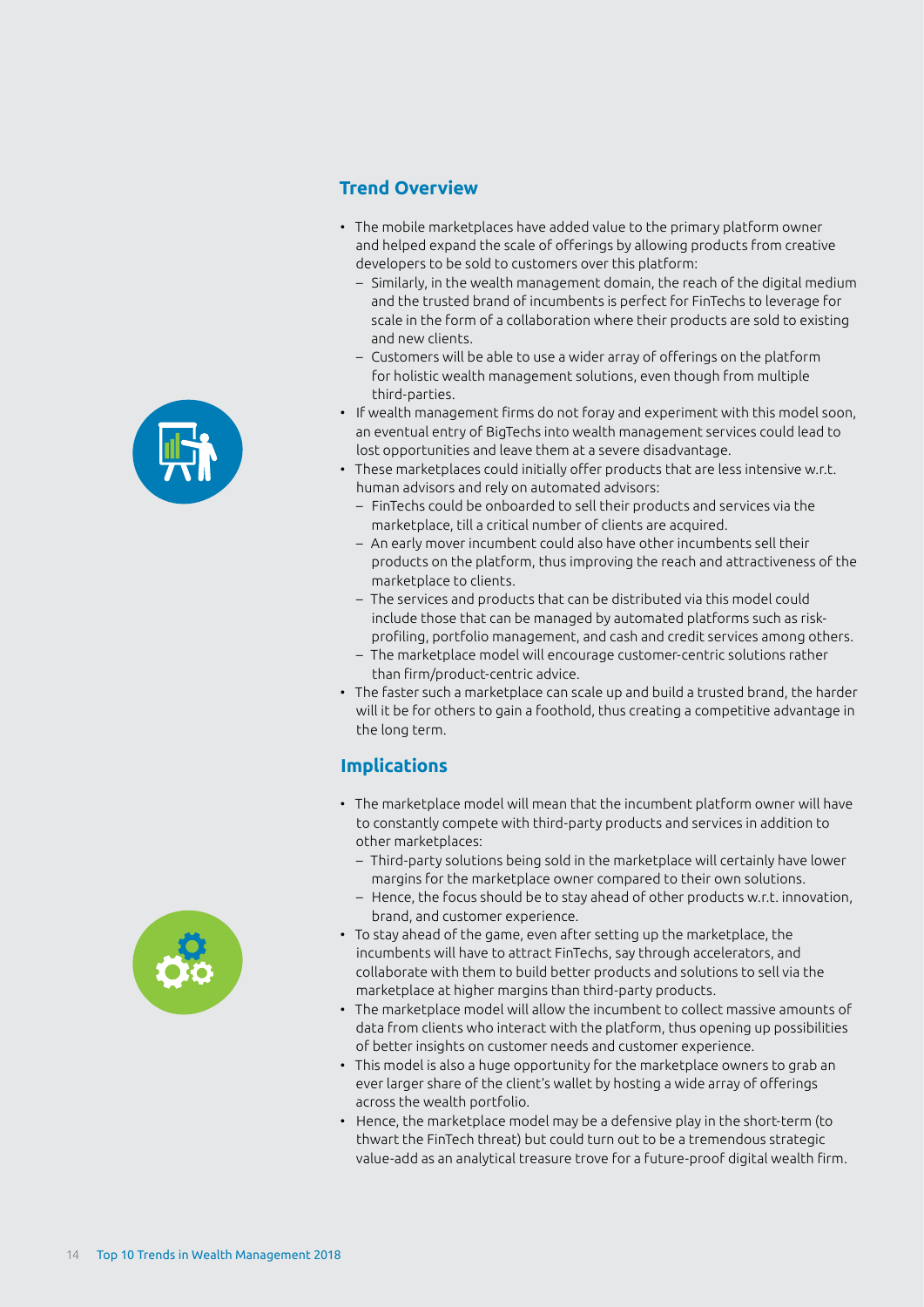# <span id="page-14-0"></span>**Trend 05: Focus on Enhanced Customer Experience is Becoming a Wealth Management Priority**



#### **Background**

- Customer experience in wealth management holds higher weight for clients compared to other products they use, as this relationship has far-reaching implications on the client's financial and life goals.
- Clients are open to switching to other wealth management providers in search of better user experience, thus forcing firms to innovate to keep up with their demands.
- The current HNWI satisfaction levels are modest and have much scope for improvement:
	- The mindset of wealth management firms is shifting toward putting clientspecific needs at the center of the wealth manager-client relationship. Customer experience is a critical input for building trust and gaining client confidence.
- Customers are looking to engage with clicks and interactions rather than papers and charts.

#### **Key Drivers**

- Faced with changing demographics and demands of HNWIs, wealth management firms must adapt their service offerings. As HNWIs become more financially savvy, they become more empowered in their wealth management firm relationships.
- Less than 50% of HNWIs are fully comfortable with the fees they pay (as noted in the *2017 World Wealth Report*), and the new entrants in this crowded market are fully exploiting this opportunity by tailoring their offerings and fee structures, delivering superior client experience under better fee models.
- Client experience mainly revolves around simplification of client touch-points, creation of intuitive and easy-to-use features within complex investment management tools, and seamless omnichannel (e.g. across multiple devices) portfolio management capabilities.
- Firms also need to keep the wealth manager experience above a threshold level, as technological innovations in the industry make it easy for wealth managers to go independent. HNWIs, in turn, tend to follow their wealth managers due to the already established relationship and trust.

#### **Trend Overview**

- With their strategy revolving around customer experience, firms are following a bottom-up approach to find out what the pain-points in the customer journey are and where "wow moments" can be created. It is now imperative for firms to re-engineer their business models to keep up (Exhibit 6).
- Firms are looking to leverage the rising interest in digital channels such as social media, mobile applications, and implementing automated advisory and automated investment management to enhance the overall experience of both their customers and the wealth managers.





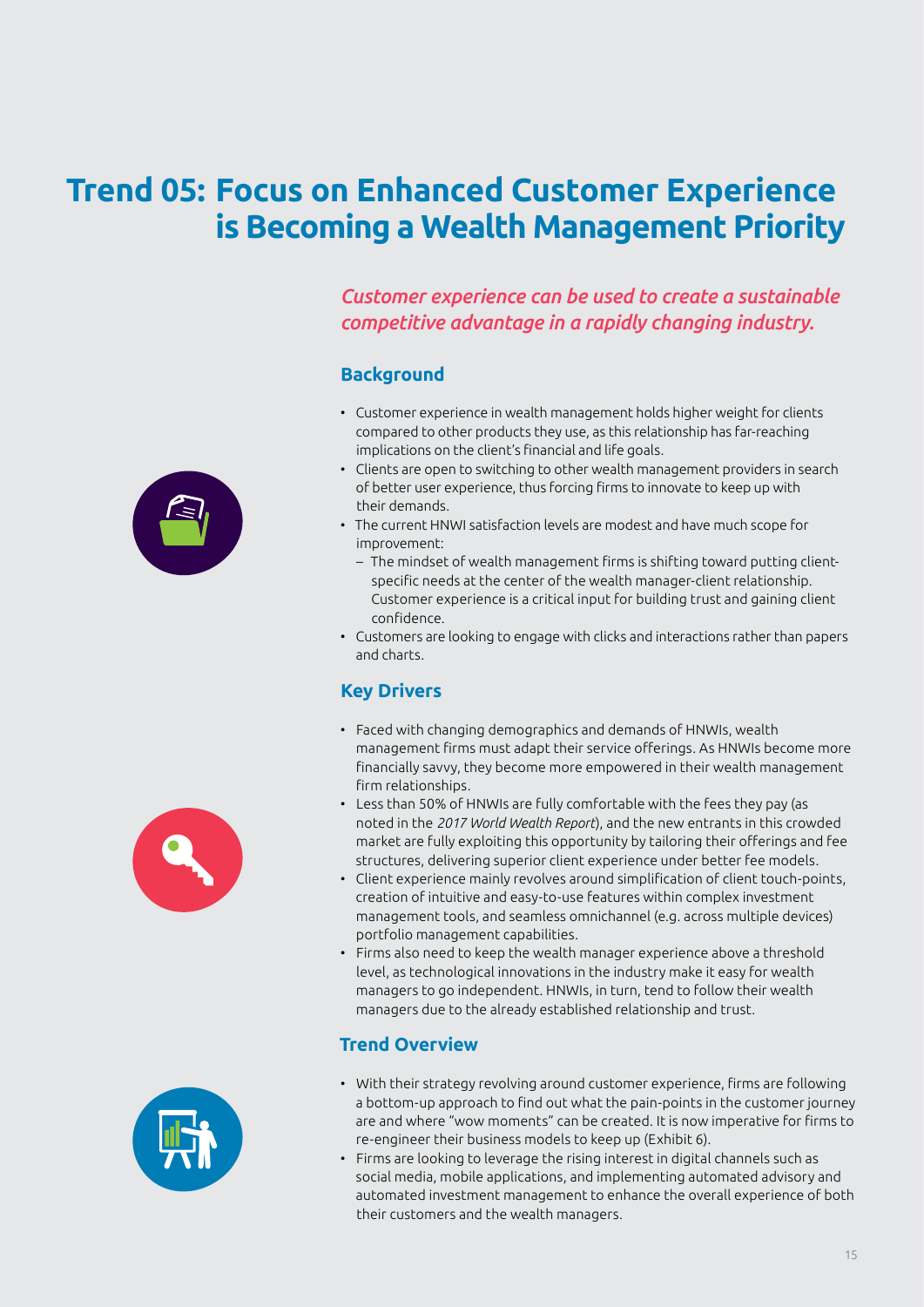- Increased HNWI awareness and changing demographics have led to increasing demand for customized and sophisticated advice on digital channels. Wealth managers and clients alike want the ability to maintain the wealth relationship remotely.
- Firms are just beginning to experiment with hybrid models to strike the right human- and automated-advisory mix.



#### Exhibit 6: Levers to Enhance Customer Experience

Source: Capgemini Financial Services Analysis, 2017

#### **Implications**

- Firms need to train their wealth managers on digital capabilities to ensure that all customers, in turn, can have the best possible experience during their interactions. Several wealth management firms are looking at a fully integrated workstation to enable wealth manager to have everything at their fingertips, thus enhancing the client service experience through improved client-face time.
- Firms need to anticipate customer needs and identify behavior patterns better to keep up with evolving client needs and offer a more collaborative, individualized wealth experience and an integrated customer journey across the value chain.
- This is expected to lead to increased adoption of data analytics to create customized advice for clients, while enabling wealth managers to make better advisory decisions, creating 'wow moments' along the way for a great client experience.

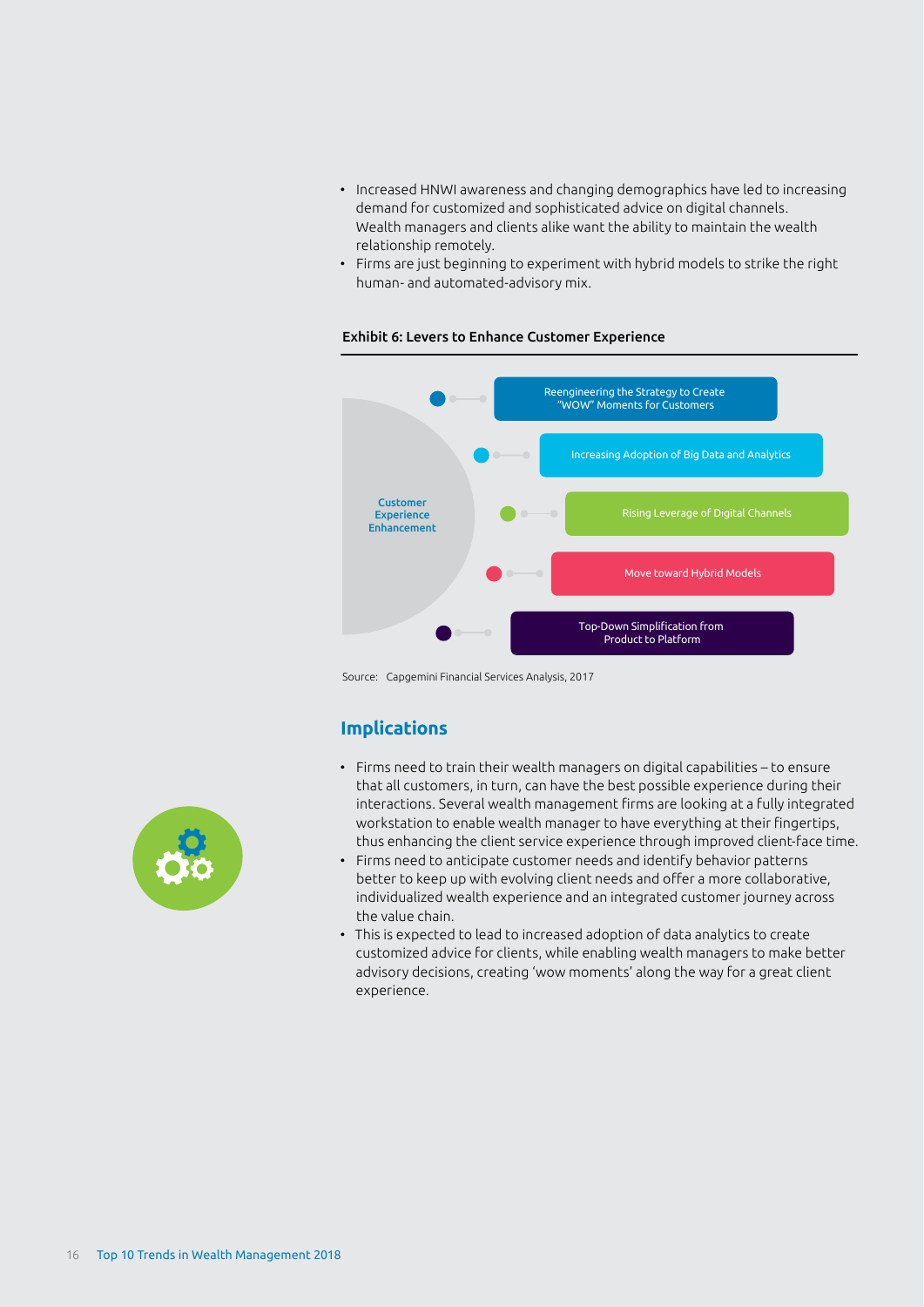### <span id="page-16-0"></span>**Trend 06: Cybersecurity Continues to be an Important Concern for Wealth Management Firms**

*Use of sensitive data, regulatory mandates, and digitization require firms to beef up their cybersecurity mitigation plans. A reactive approach is insufficient to stop fraud.*

#### **Background**

- Wealth management firms hold huge amounts of highly sensitive information, which makes cyber-defence very essential as data theft can lead to significant reputational and financial damages.
- Increasing digitization, outsourcing, and reliance on emerging technologies such as IOT and the cloud further increase exposure risk.
- Cyber risk tops the list of concerns for UK wealth management firms, with 90% of wealth managers rating the threat of cybercrime as either high or very-high.16
- According to a report released in September 2016, cybersecurity is a high priority for 81% of advisors, but only 29% are fully prepared to manage and mitigate the risks associated with cybersecurity.17

#### **Key Drivers**

- Recent large-scale cyber-attacks across all industries drive the need to secure data.
- Digitization involving migration to the cloud, IOT infrastructures, etc., have provided several benefits to wealth management firms but also exposed them to external threats, driving them to increase their security levels to prevent loss of sensitive customer information.
- Stricter regulations are now compelling the wealth management industry for stronger measures in cybersecurity:
	- E.g. in Europe, the General Data Protection Regulation (GDPR) will require mandatory data protection measures to be implemented by firms and may impose heavy penalties on them in cases of negligence.

#### **Trend Overview**

- As wealth management firms expand their digital services to meet client demands, they face many open vulnerabilities for which they need to prepare with broader, sustainable, and adaptive cyber-defence models.
- The possibility and scale of cyber-attacks on firms cannot be undermined (Exhibit 7):
	- Globally, damages due to cybercrime are expected to rise to US\$6 trillion annually by 2021.18

- 17 "Is Your Data Safe? The 2016 Financial Adviser Cybersecurity Assessment", FPA Research and Practice Institute™ accessed November 2017 at [https://tinyurl.com/ybms9noz](https://tinyurl.com/ybms9noz )
- 18 "CyberCrime Report", CyberSecurity Ventures, accessed October 2017 at <https://cybersecurityventures.com/hackerpocalypse-cybercrime-report-2016/>





<sup>16 &</sup>quot;Cyber risks tops UK Wealth Management firms' list of concerns", LarkInsurance and CompeerLtd Report, January 23, 2017 accessed October 2017 at https://tinyurl.com/yapkuoe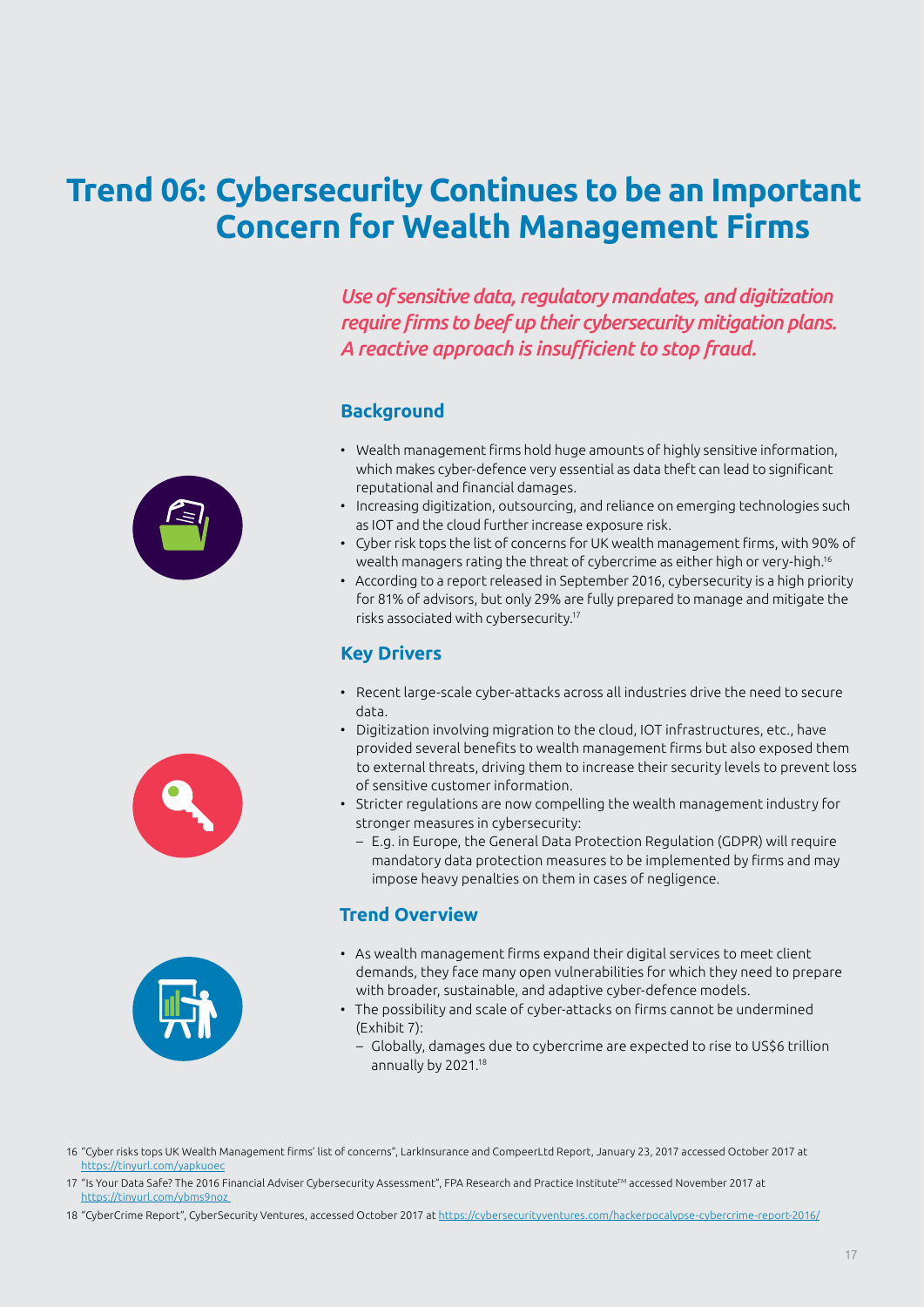- Voice-enabled connected devices are creating new opportunities for identity theft and fraud, and hence such as ecosystem needs to be secured before investment transactions can be routed thorugh them.
- Companies such as Pindrop and Nuance help defend against fraud through voice calls. They use voice biometrics to authenticate callers and detect identity theft that might lead to fraud.
- Many firms are increasing spend on IT security to prevent disruption or breach due to cyber-attacks:
	- A recent survey revealed that 86% of financial services firms plan to spend more time and resources on cybersecurity in the coming year.19
- The global cyber security market continues to expand with an anticipated 2017- 22 CAGR of 11.0% and is expected to reach US\$231.9 billion by 2021.<sup>20</sup>

#### Exhibit 7: Impact of Cybercrime on Firms



Source: Capgemini Financial Services Analysis, 2017

#### **Implications**

- Globally, there is a move toward proactive protection where firms employ security analytics utilizing machine learning and artificial intelligence to analyze information and predict or thwart potential threats.
- Demand for advanced threat protection products using big data analysis to detect and neutralize possible threats will grow at a much faster pace than demand for traditional enterprise security products.
- Wealth firms will need to strengthen their cybersecurity capabilities to prevent cyber-attacks that might risk client information:
	- They will most likely integrate new technologies such as biometrics, behavioral analytics, and machine learning to build adaptive and intelligent defenses.



20 "Cybersecurity Market worth 231.94 Billion USD by 2022", Markets&Markets, July 2017 accessed October 2017 at <http://www.marketsandmarkets.com/PressReleases/cyber-security.asp>

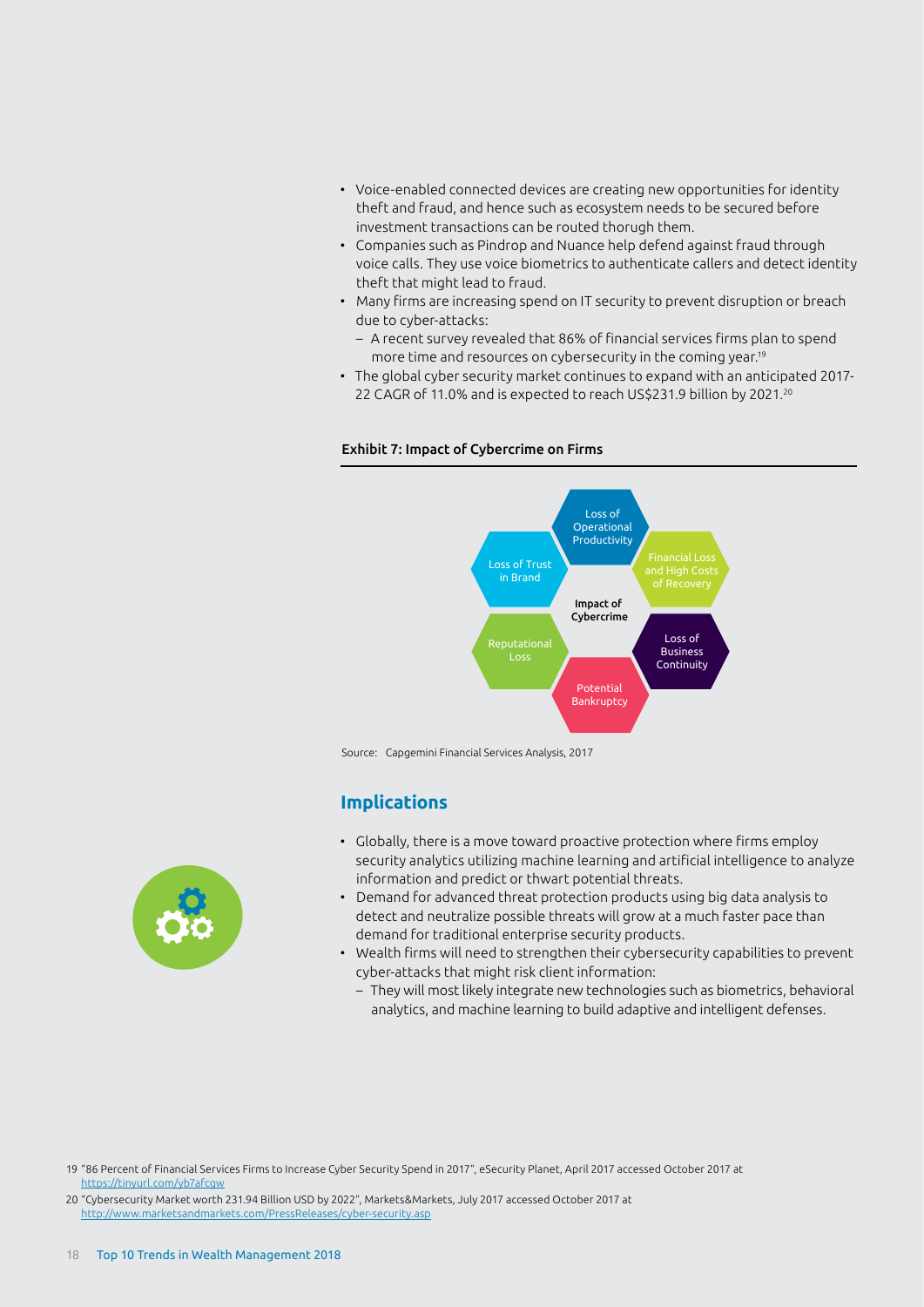# <span id="page-18-0"></span>**Trend 07: Increase in Cost of Doing Business for Firms Due to Complex Regulations**

*Post-recession regulatory mandates make the compliance function vital for wealth management firms.*

#### **Background**







- As an aftermath of the global financial crisis, the wealth management industry came under much scrutiny. The uncertainty around the sheer number of everevolving regulations coming up in domestic as well as international markets has resulted in a paradigm shift for the wealth managers.
- The cost of compliance, as well as the cost of non-compliance, is rising as the regulations increase both in number and scope. Firms need to have a strategy in place to assess and comply with these regulations to avoid future fines and reputational damages.

### **Key Drivers**

- Regulations are continually evolving in response to new business models with the entry of non-traditional players focusing on digital capabilities.
- Fiduciary rules are being enforced strictly to prevent conflict of interest, wherein some of the larger wealth management firms could bet against what they are advising their clients to do.
- Regulations are also becoming more stringent to prevent firms from colluding over transaction fees and the payment models.

### **Trend Overview**

- The cost of doing business in wealth management is rising with increased global regulatory changes:
	- In 2016, Thomson Reuters Regulatory Intelligence tracked 52,506 regulatory updates globally from around 500 regulators,which is about 201 changes per day.21
- Regulations are leading to an expansion in the playing field in the wealth management industry, with consumers being the ultimate beneficiaries.
- Regulatory approaches to financial innovation are diverging in the US, Europe, and Asia, potentially jeopardizing the likelihood of a concerted global response in a future financial crisis.22
- An upcoming regulation GDPR (General Data Protection Regulation), wherein people have a right to be forgotten or a right to erasure of all personal information held on them by a particular company<sup>23</sup> – may lead to an increase in the operational costs as firms have to get systems in place in order to comply with the regulation.
- New regulations are putting significant focus on investor protection and client disclosures. Organizations are dedicating time and money to combat these challenges.
- 21 "9 Forces of Change in the Wealth Management Industry, and What It Will Take to Win", [www.tabforum.com](http://www.tabforum.com), April 24, 2017 accessed October 2017 at [https://tinyurl.com/k5vds9l](https://tinyurl.com/k5vds9l )
- 22 "Startups may drive fintech innovation, but bigtech will be winners in financial services", [www.thenextsiliconvalley.com](http://www.thenextsiliconvalley.com), August 25, 2017 accessed October 2017 at <https://tinyurl.com/y7xentwu>
- 23 "2018 is shaping up to be a regulatory nightmare for financial services", [www.information-age.com,](http://www.information-age.com/) April 19, 2017 accessed October 2017 at [http://www.information-age.com/2018-nightmare-financial-services-123465793](http://www.information-age.com/2018-nightmare-financial-services-123465793/)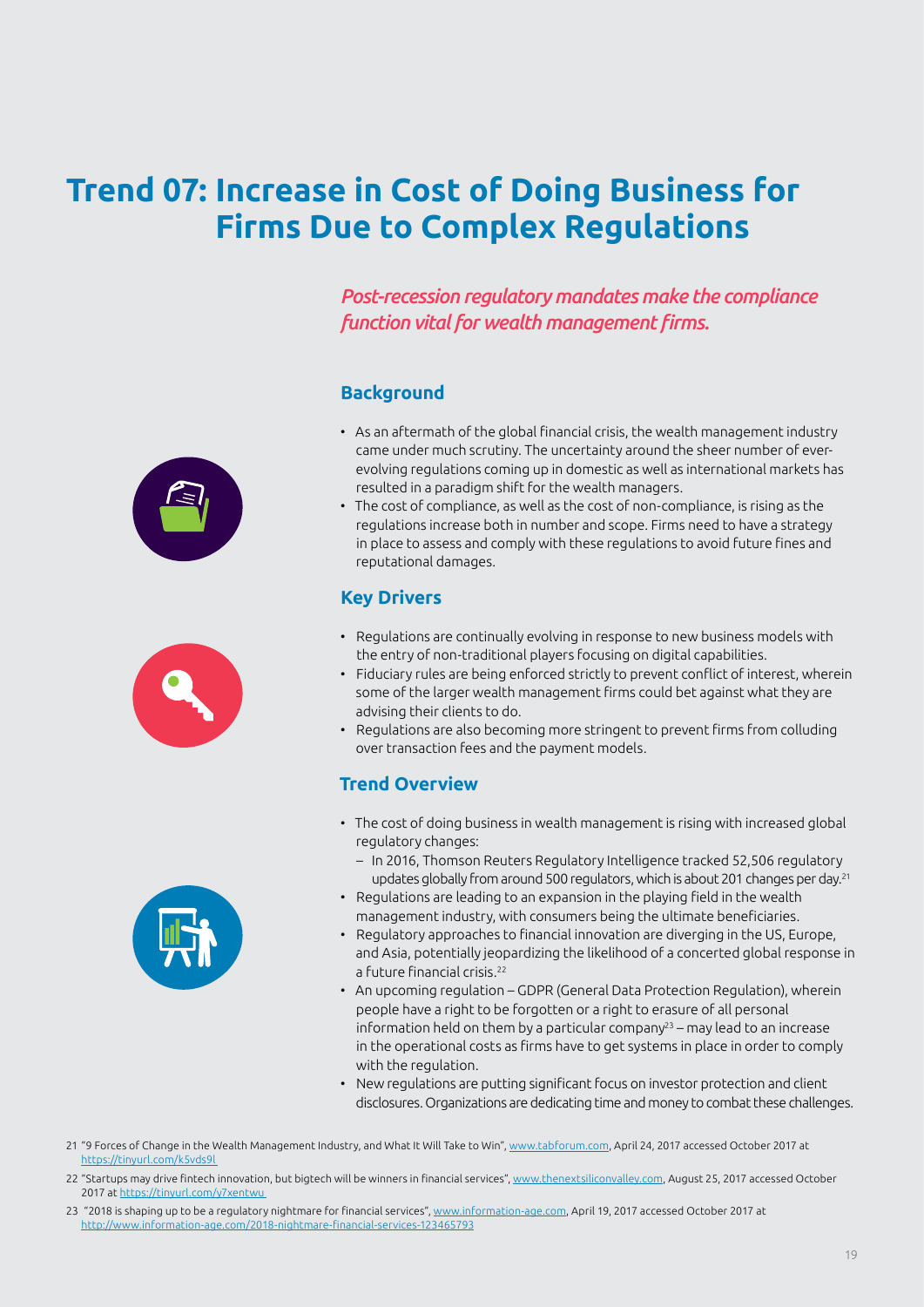

### **Implications**

- Firms have to be up-to-speed with the latest regulations leading to increased compliance and operational costs, which is putting downward pressure on margins. This could spell trouble for smaller firms, and consolidation may be the only answer to survive in such a situation (Exhibit 8).
- In the short term, with the growing expertise required to keep up with complex regulations, outsourcing of the back-office and the middle-office may be an obvious solution for many of the firms.
- Amalgamation of the best services a combination of what RegTechs are offering and the existing compliance frameworks of incumbents – can create better compliance processes for the industry. This could eventually stabilize costs and make firms more agile in the face of evolving regulations:
	- Wealth management firms seeking to quickly respond to regulations at lower costs and without needing extensive system overhauls may wish to consider the use of out-of-the-box solutions such as Fenergo and Skience, that support complying with rules and regulations such as AML, KYC, MiFID II, Dodd-Frank, etc.



#### Exhibit 8: Implications of Changing Regulations on Firms

Source: Capgemini Financial Services Analysis, 2017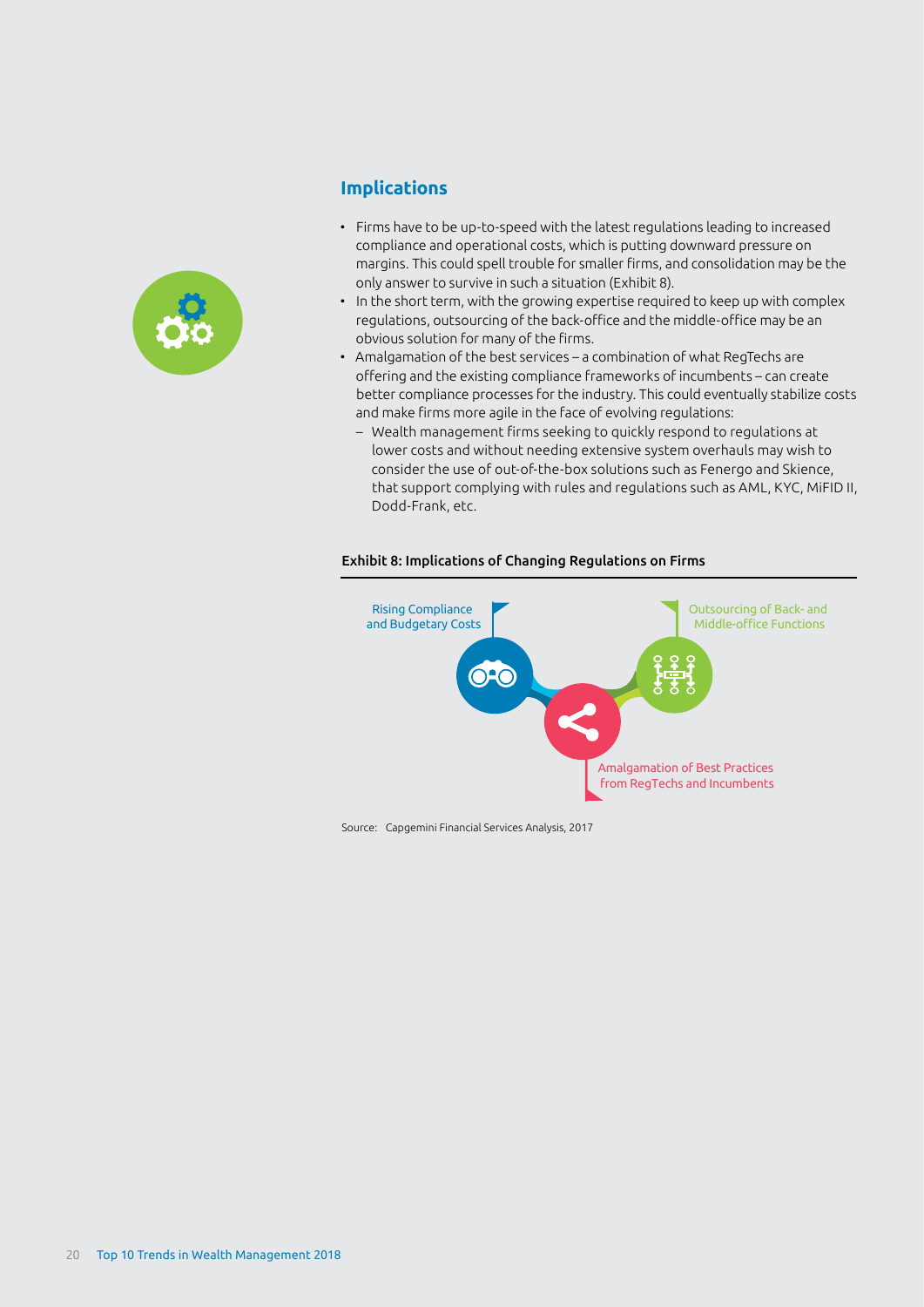# <span id="page-20-0"></span>**Trend 08: Advent of Hybrid Advice Solutions to Set Wealth Management on a New Course**

*The maturing of hybrid advice will have significant impact on the wealth management industry, although human element will remain a key differentiator.*

#### **Background**

- Automated advisory services like Betterment, Wealthfront, etc. have disrupted the wealth management industry, traditionally reliant on wealth managers to dispense advice:
	- However, automated advisors lack a human face. Since wealth management demands a highly fiduciary service that a human advisor has built over time, these automated solutions fall short as they are not able to bring the trust and confidence of a well-recognized brand that a traditional advisory firm offers.
- This shortfall can be met by a hybrid model, combining self-service and wealth manager-led advice, which has evolved to become as popular as the wealth manager-led path.
- Despite their support of hybrid-advice models and the significant potential benefits on offer, most firms have yet to roll out effective solutions.

### **Key Drivers**

- The wealth management industry, driven by the need to grow business, reduce costs, and meet regulatory requirements, is enthusiastic in its support of hybrid services:
	- Wealth management firms will stand to improve wealth manager productivity, lower cost to income ratio, reduce errors, and increase conversions by leveraging technology to assist in traditional manually intensive jobs.
	- New regulations are putting a bigger focus on investor protections and client disclosures.
	- Increased agility and competitive differentiation are also critical benefits of a robust hybrid advisory solution.
- An improved ability to attract mass affluent clients who were traditionally underserved because of low customer lifetime value, and to meet higher HNWI expectations is also spurring some firms to leverage hybrid capabilities.

### **Trend Overview**

- HNWIs want the flexibility to choose from self-service delivery, a wealth manager-led approach, or a combination of the two – the hybrid-advisory model, as evident from the results of the Global HNW Insights Survey 2017 by Capgemini (Exhibit 9):24
	- HNWIs heartily embrace wealth managers at the profile phase of the relationship (60.2%), when financial goals are being outlined and risk tolerances set.
	- Almost half of global HNWIs are partial to a hybrid approach to 'manage ongoing advice and optimization.'
	- Out of the five wealth management lifecycle stages ('Profile', 'Develop', 'Execute', 'Manage', and 'Report'), HNWIs prefer the hybrid route for two of the





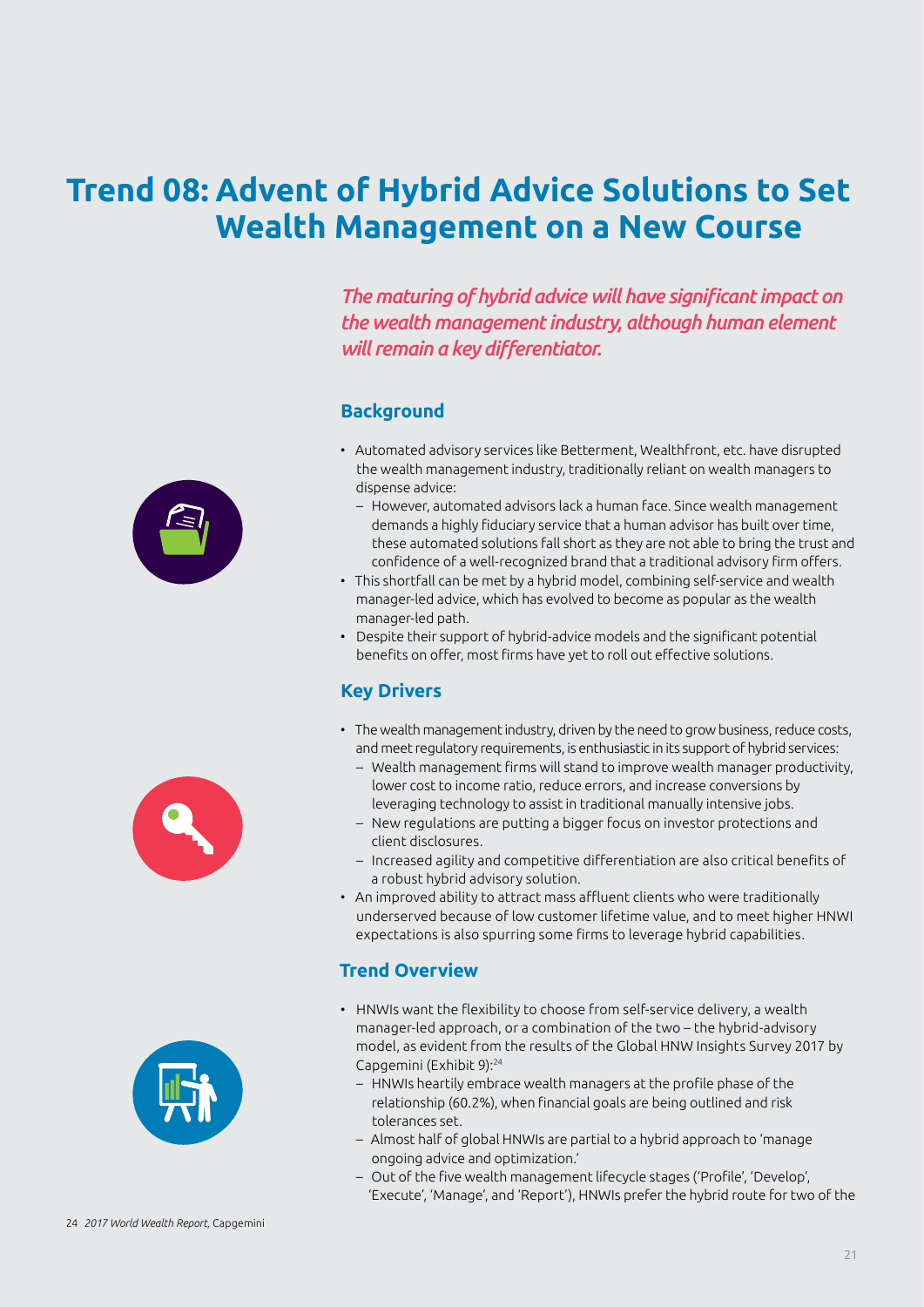lifecycle stages ('Manage' and 'Report') and the wealth manager-led approach for two other stages ('Profile' and 'Execute').

- Fully-automated services currently appeal to fewer HNWIs but are still important. They are most preferred at the 'Report' stage by 19.7% of HNWIs.
- Wealth management firms have aligned to recognize the importance of hybrid advice and are pushing to implement them:
	- As per the 2017 *World Wealth Report*, 53.7% of global wealth management firms have hybrid advice programs underway, but none has a fully implemented solution.
	- Firms have yet to achieve very positive results from their efforts, giving themselves an effectiveness score of only 4.0 out of a maximum 7.0 globally.





a: Respondents with experience with the interaction in the past year have been analyzed.<br>Note: Ouestion asked: "How would you like to interact with your primary wealth manager or weal Question asked: "How would you like to interact with your primary wealth manager or wealth management firm for each of the following services?"; HNWIs were asked choose their preferred interaction between 'Fully Wealth Manager-Led', 'Hybrid' and 'Fully Automated' for 24 Capgemini Hybrid Framework Capabilities, the values represent the average of the capabilities in the 5-stages shown above

Source: Capgemini Financial Services Analysis, 2017; Capgemini Global HNW Insights Survey 2017

### **Implications**

- Advisors will likely ease out of direct interactions in the mass affluent client segments while providing customized services at the higher end.
- Wealth management firms may have to adjust to slimmer revenue margins in core areas of business as fee structure will be revised to accommodate higher self-service capabilities.
- New age technologies such as NLP, AI, and ML may be taken up by wealth management firms as client experience will be a critical factor of competitive differentiation.
- Hybrid model transformation will require wealth management firms to focus on specific actions related to the people, processes, and marketing propositions.
- The rise of hybrid models is likely to lead to the entry of BigTech firms (Google, Alibaba, etc.) into the wealth management space.

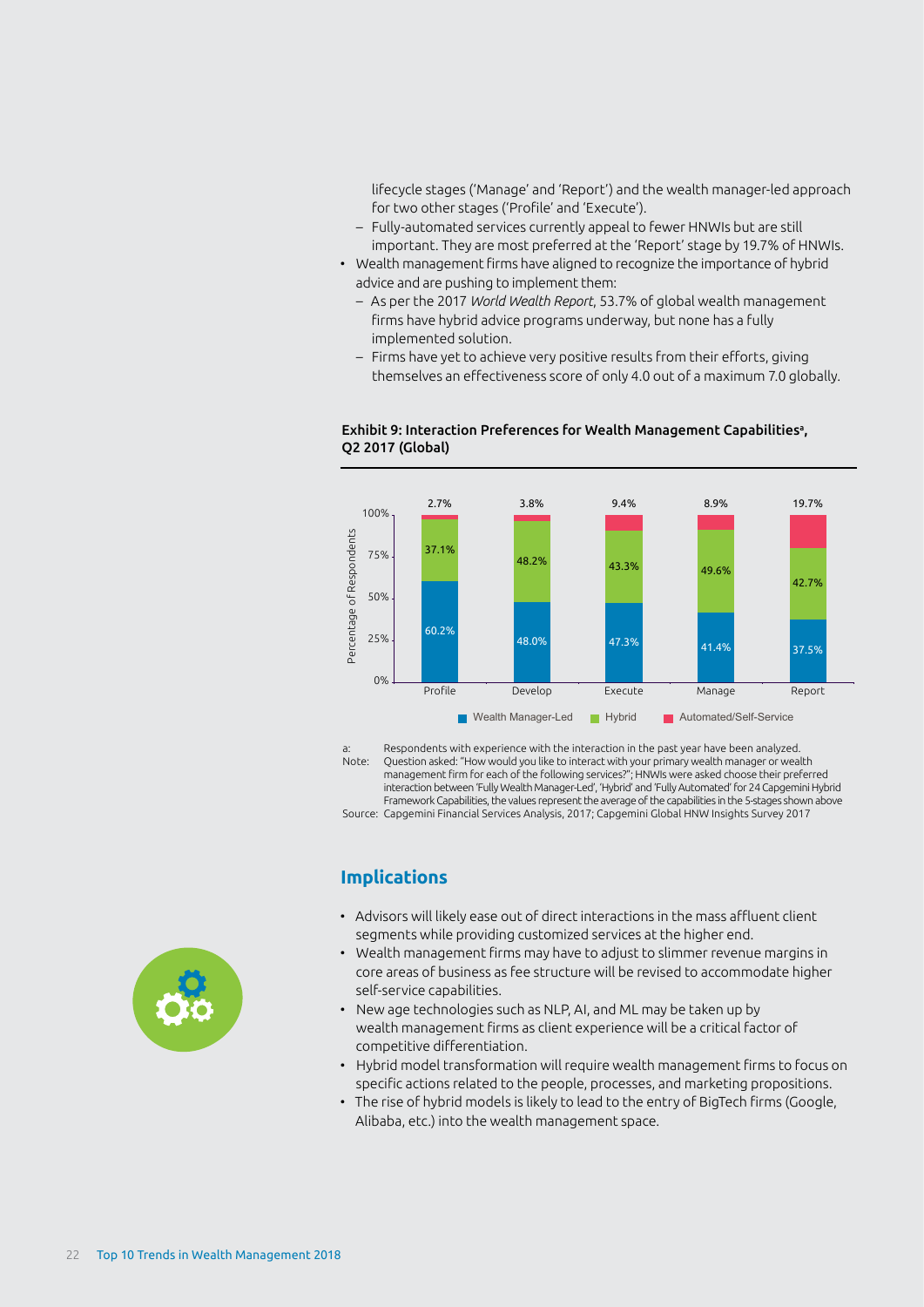# <span id="page-22-0"></span>**Trend 09: Development of Next-Gen Genome-Based Segmentation and Increased Focus on Traditionally Underserved Segments**

*Accessing traditionally underserved segments can create the next big opportunity for the wealth management industry.*

#### **Background**

- Traditionally underserved segments which were out of the ambit of traditional wealth management industry are gaining attention as digital tools and technology make it possible to serve complex investment needs which were economically unattractive in the traditional investable asset-based segmentation.
- These segments have distinct needs and preferences, understanding which can unlock a vast amount of assets:
	- Of the US\$41 trillion in global intergenerational wealth to be transferred over the next four decades, women will inherit 70%, or a staggering US\$29 trillion.25
	- The global wealth of women is expected to grow from US\$13 trillion to US\$ 21 trillion by 2021, about 1.6% faster year-on-year than that controlled by men.26
	- The mass affluent segment (US\$1 million US\$5 million) comprises 90% of global HNWIs by population and 43.0% of total wealth.27
- Firms can also analyze their client base to determine unserved/underserved segments to introduce differentiated offerings that cater to the unmet needs of those segments:
	- For example, an asset management firm analyses advisor preferences and suggestions, along with historical behavior/purchases of customers and uses this data (called genome) to push products that are likely to be purchased by the client.

#### **Key Drivers**

- Personalized solutions catering to niche segments can be a client acquisition tool to attract younger, less-affluent customers, who might potentially require private banking services in the future (Exhibit 10).
- As competitiveness within the wealth management industry increases (with digital platforms offering similar services at a fraction of the cost), making inroads with the female and mass affluent sections will provide growth opportunities for organizations.
- For banks, this is an opportunity to increase competitiveness by using personalized solutions as a point of differentiation to compete with FinTechs and to protect future revenue streams.
- As women continue to attain financial independence, they will increasingly make investment decisions tailored to their needs.

26 "Wealthy Women Targeted by UBS", Financial Times, January 2017 accessed October 2017 at <https://www.ft.com/content/d446ffe0-e23e-11e6-8405-9e5580d6e5fb>

27 *2017 World Wealth Report,* Capgemini



<sup>25 &</sup>quot;A Golden Age of Philanthropy Still Beckons: National Wealth Transfer and Potential for Philanthropy Technical Report", Boston College, May 28, 2014 accessed October 2017 at [https://tinyurl.com/owhzxqt](https://tinyurl.com/owhzxqt )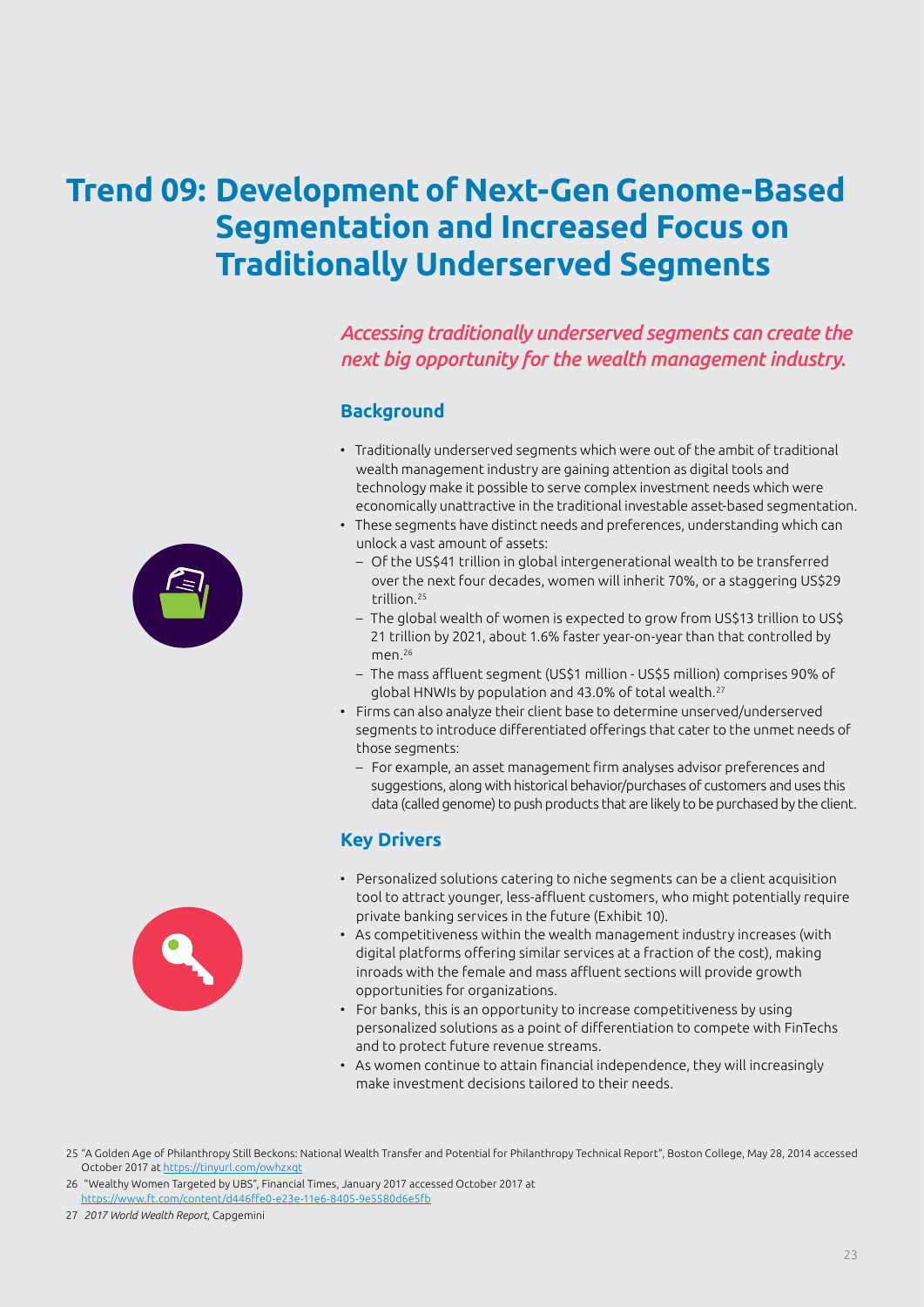#### Exhibit 10: Key Drivers for Firms to Focus on Traditionally Underserved Segments



Source: Capgemini Financial Services Analysis, 2017

#### **Trend Overview**

- Traditionally, most of the big banks serve clients across different segments covering retail, mass affluent, and HNWIs:
	- Wealth management firms fit customers within rigid investable wealth-based segments without being sensitive to their distinctly different needs.
- Wealth management firms are now being cognizant of these segments:
	- UBS has prioritized attracting more female clients with focused advisory services.28
	- Pilatus Bank now offers those services to the mass-affluent market as well, that were earlier available only to HNWIs.29

#### **Implications**

- It is critical for firms to customize their approach and engagement to attract women investors.
- Firms need to retrain and improve wealth manager capabilities to help understand the distinct needs of the new client segments:
	- Hybrid solutions are likely to help cater to the distinct needs of these segments.
- Firms need to be agile to revamp their internal infrastructure and competencies to adjust to newer business models.
- Firms must create a robust feedback mechanism to become more receptive to the expectations and concerns of these segments to offer pertinent services.





28 "Wealthy Women Targeted by UBS", Financial Times, January 2017 accessed October 2017 at <https://www.ft.com/content/d446ffe0-e23e-11e6-8405-9e5580d6e5fb>

29 "Pilatus Bank is set to offer Private Banking to the mass affluent", Globenewswire, October 2017 accessed October 2017 at [https://tinyurl.com/y7y4cjq2](https://globenewswire.com/news-release/2017/10/23/1151326/0/en/Pilatus-Bank-is-set-to-offer-Private-Banking-to-the-mass-affluent.html)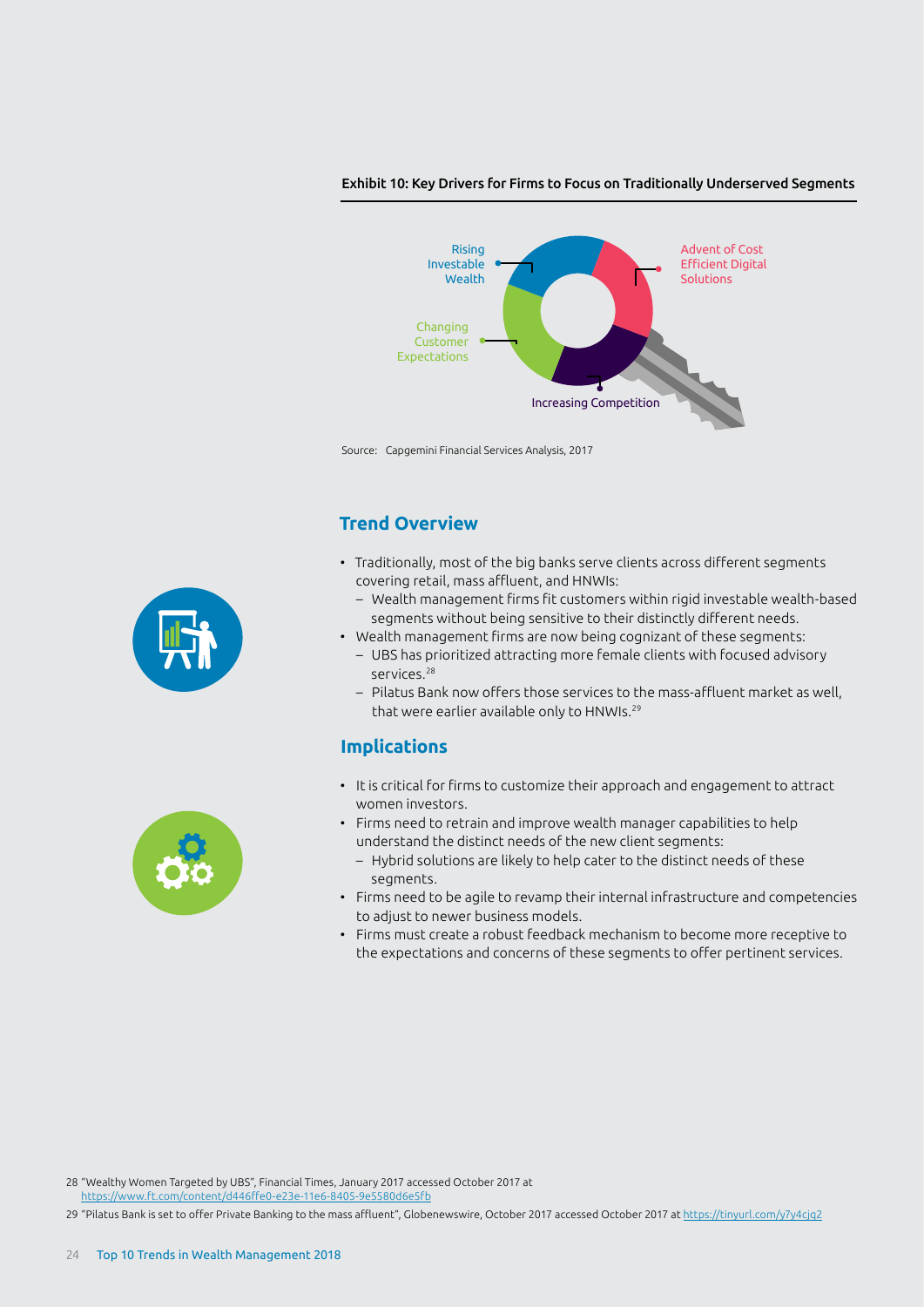# <span id="page-24-0"></span>**Trend 10: Evolution of Fee Models Due to Client Demands, Regulatory Mandates, and Competitive Pressure**

*Client discomfort with fee levels and rising demand for transparency are encouraging flexible performance-based and modular-fee models.*

#### **Background**

- Wealth management fees have primarily been charged as a percentage of assets under management with the wealth manager:
	- With stricter supervision of investment strategies and restrictions on trading, and a cautious financial market post the 2008 crisis, return on assets managed by wealth managers have mostly declined.
	- Diminishing returns have driven clients to examine the fees they pay and how they are calculated.
- HNWIs are also demanding better transparency around fees.
- Competition from FinTechs is forcing wealth managers to assess their pricing strategies and to consider better fee models to acquire and retain clients.

#### **Key Drivers**

- As noted in the 2017 *World Wealth Report*, HNWIs are not very comfortable with the level of fees being charged by wealth managers:
	- Only 47.8% of HNWIs globally say they are fully comfortable with the level of fees charged for wealth management services (Exhibit 11).



Exhibit 11: HNWI Comfort Level with Fees (%), Global, Q2 2017

Note: Question asked: "Given the performance of your assets and the service you received from your primary wealth management firm, how comfortable were you with the fees you were charged in 2016? Please indicate your response on a scale of 1–7. 1 = Not at all comfortable, 4 = Neither comfortable nor uncomfortable, 7 = Extremely comfortable"; Ratings of 6 and 7 have been shown in the chart above

Source: Capgemini Financial Services Analysis, 2017; Capgemini Global HNW Insights Survey 2017



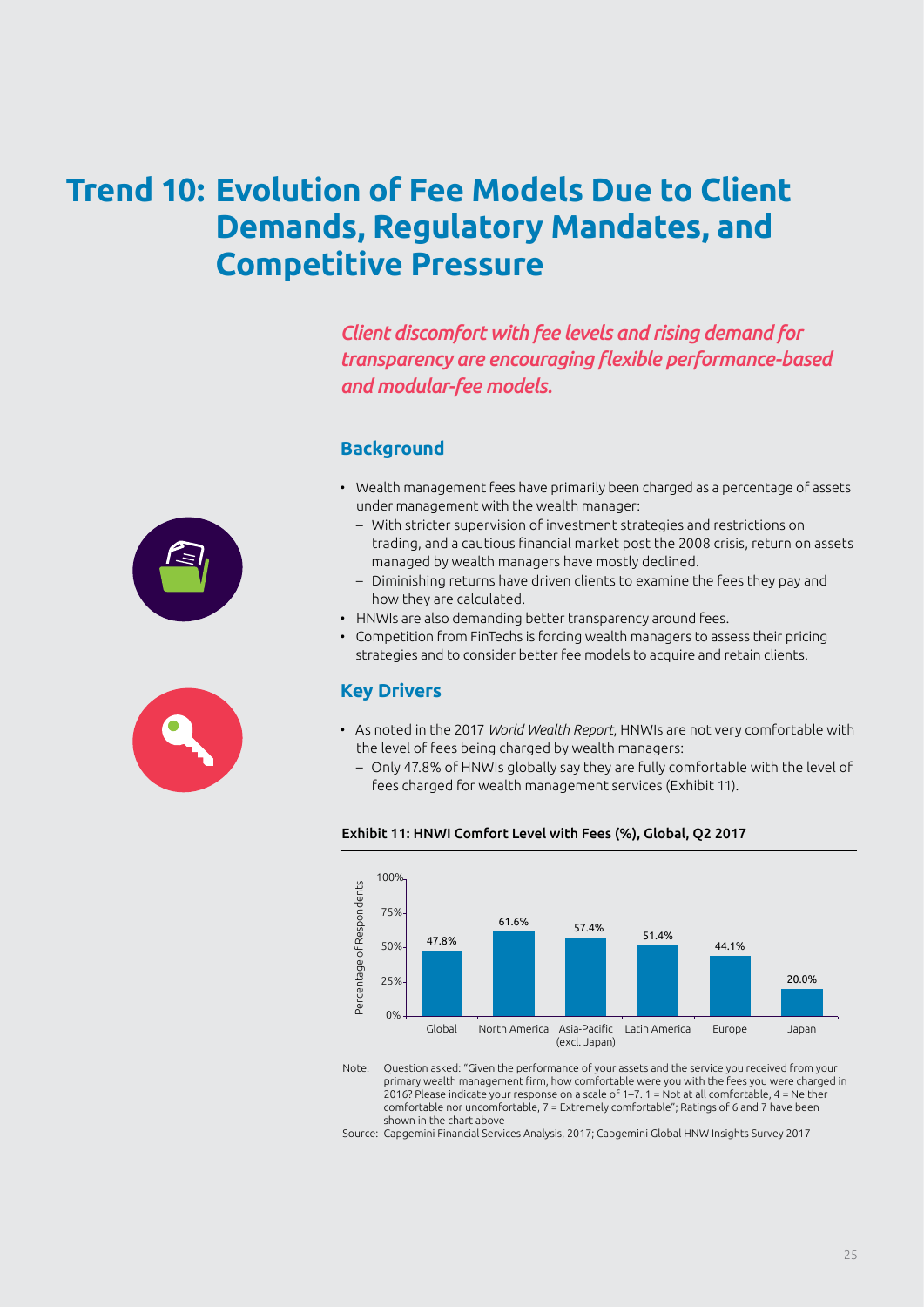- The lack of comfort also originated from lack of transparency in fees, concern with value of services delivered, and availability of lower-cost alternatives from new entrants who are disrupting the industry.
- Regulators in the United States and Europe are mandating stricter fee disclosure rules for investment services and products, making it difficult for firms to design transparent pricing and to put the client at the center of fee models in which value delivered is a critical parameter.

#### **Trend Overview**

- HNWIs, globally, pay an average of US\$65,795 in annual fees, which amounts to a fairly high 8.4% of assets under management.
- The overall level of fees is slightly less a concern with 18.9% of HNWIs saying so, than the value delivered (22.9%) and the transparency of fees and services (20.9%).30
- HNWIs are now looking for fee models where they pay for services that add value to their portfolios and not just as a percentage of assets under management.
- As seen in the 2016 *World Wealth Report*, 28.1% of HNWIs would ideally want to pay fees by performance, about 10 percentage points more than the 18.0% of HNWIs who currently pay by performance:
	- While 30.1% of HNWIs pay based on a percentage of assets, only 23.6% say they would prefer to do so in an ideal world.
	- Preference for the pay-for-performance model cuts across almost all wealth segments and was especially popular among the ultra-wealthy.
- Firms are now adapting to client demand and competitive pressure by designing better fee models:
	- E.g. Fidelity International has announced that its fees on active equity funds will be linked to how well they perform versus benchmarks. Fidelity will charge a baseline management fee, though it will be less than what is currently charged.<sup>31</sup>

### **Implications**

- Wealth management firms are likely to devise transparent fee models in line with what clients want:
	- They need to move toward client-friendly models such as fees based on performance, a fee-by-service module, fixed yearly fees, or a combination model.
- With the possibility of marketplaces that sell their own and third-party products, incumbent firms will have to seriously consider modular fees:
	- Unbundling of banking services, including wealth management offerings, will ultimately lead to modular fees across the board, being offered by large banks to FinTechs alike.
- Therefore, the share of fees as a percentage of assets is destined to go down, though not completely, but fees by performance and by module will likely be the most popular models in the near future.



30 *2017 World Wealth Report,* Capgemini

31 "Fund Fees Whacked Again in Active-Passive Fight", Bloomberg, October 3, 2017, accessed October 2017 at [https://tinyurl.com/y8kg2oo9](https://tinyurl.com/y8kg2oo9 )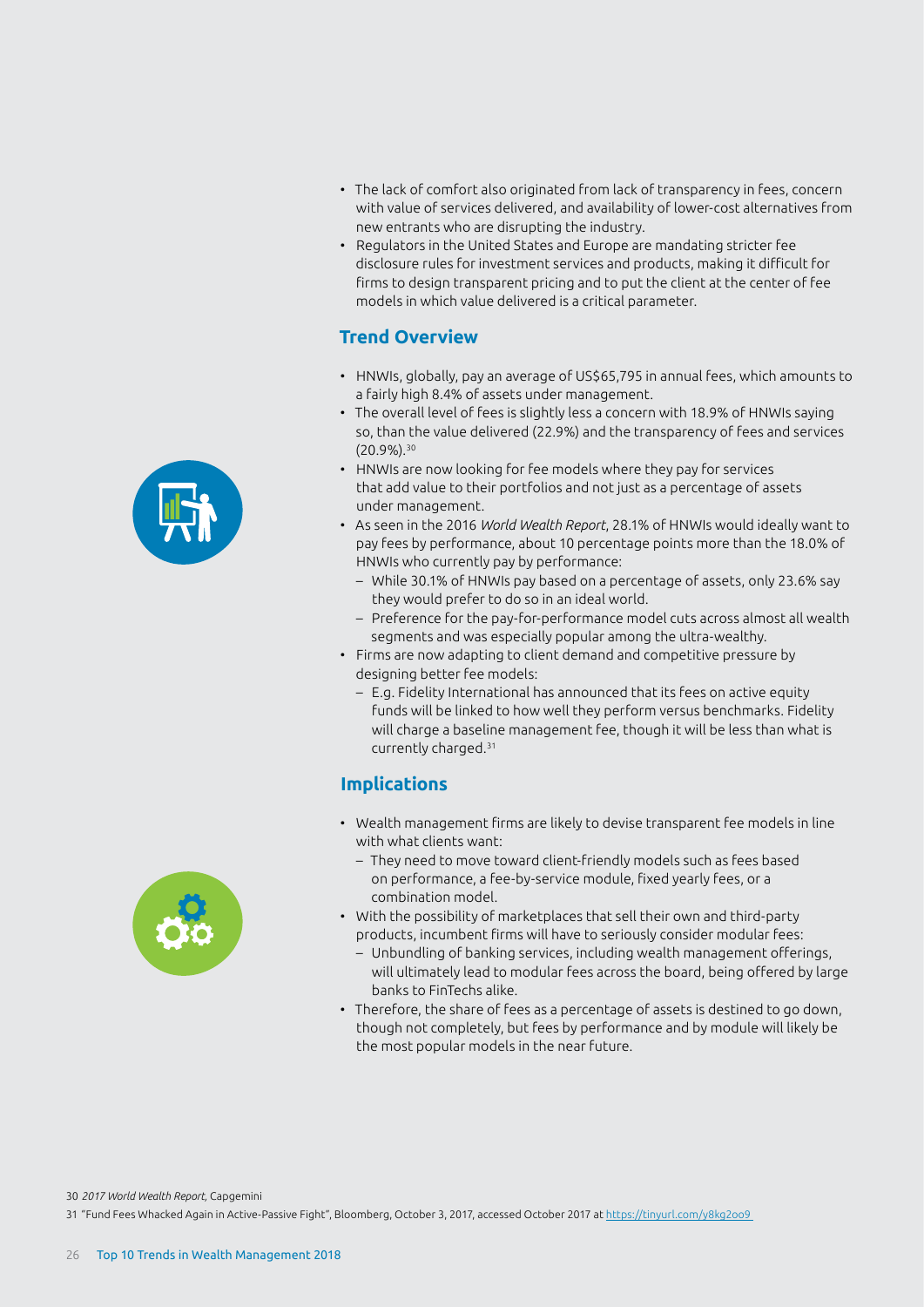### <span id="page-26-0"></span>**References**

- *1. World Wealth Report, 2017,* Capgemini, <https://www.worldwealthreport.com/download>
- *2. World Wealth Report, 2016,* Capgemini, <https://www.worldwealthreport.com/download>
- 3. "How much do you really pay your money manager?", Financial Times, Aug 26, 2016, accessed October 2017 at <https://www.ft.com/content/56243606-6614-11e6-a08a-c7ac04ef00aa>
- 4. "Rise in use of biometrics products for cyber-security", SC Media UK, accessed October 2017 at <https://tinyurl.com/y9zmjmuf>
- 5. "Survey shows increasing focus on cybersecurity in UK financial services". OutLaw, accessed October 2017 at <https://tinyurl.com/y89759je>
- 6. "Machine learning is transforming investment strategies for asset managers CNBC accessed October 2017 at <https://tinyurl.com/y8y9t4kw>
- 7. "The Rise of AI First World in Financial Service", accessed October 2017 at <https://tinyurl.com/y7wyk5oe>
- 8. Fenergo website, accessed December 2017 at <https://www.fenergo.com/solutions/compliance>
- 9. Skience website, accessed December 2017 at <http://www.skience.com/solutions>
- 10. Pindrop website, accessed December 2017 at <https://www.pindrop.com/technologies>
- 11. Nuance website, accessed December 2017 at <https://www.nuance.com>

### **About the Authors**

Heena Mehta is a Senior Consultant with the Market Intelligence team in Capgemini Financial Services with over six years of experience specializing in capital markets and wealth management.

**Anirban Acharya** is a Senior Consultant with the Market Intelligence team in Capgemini Financial Services with over five years of experience specializing in capital markets and wealth management.

**Priyanka Arora** is a Senior Consultant with the Market Intelligence team in Capgemini Financial Services with three years of experience specializing in capital markets and wealth management.

**Akshat Govil** is a Manager in the E.L.I.T.E. General Management Program in Capgemini Financial Services with a total experience of 1.5 years in technology and wealth management.

The authors would like to thank Ferreol de Naurois, Tej Vakta, William Sullivan, David Wilson, Chirag Thakral, and Tamara Berry from Capgemini for their contributions to this paper.